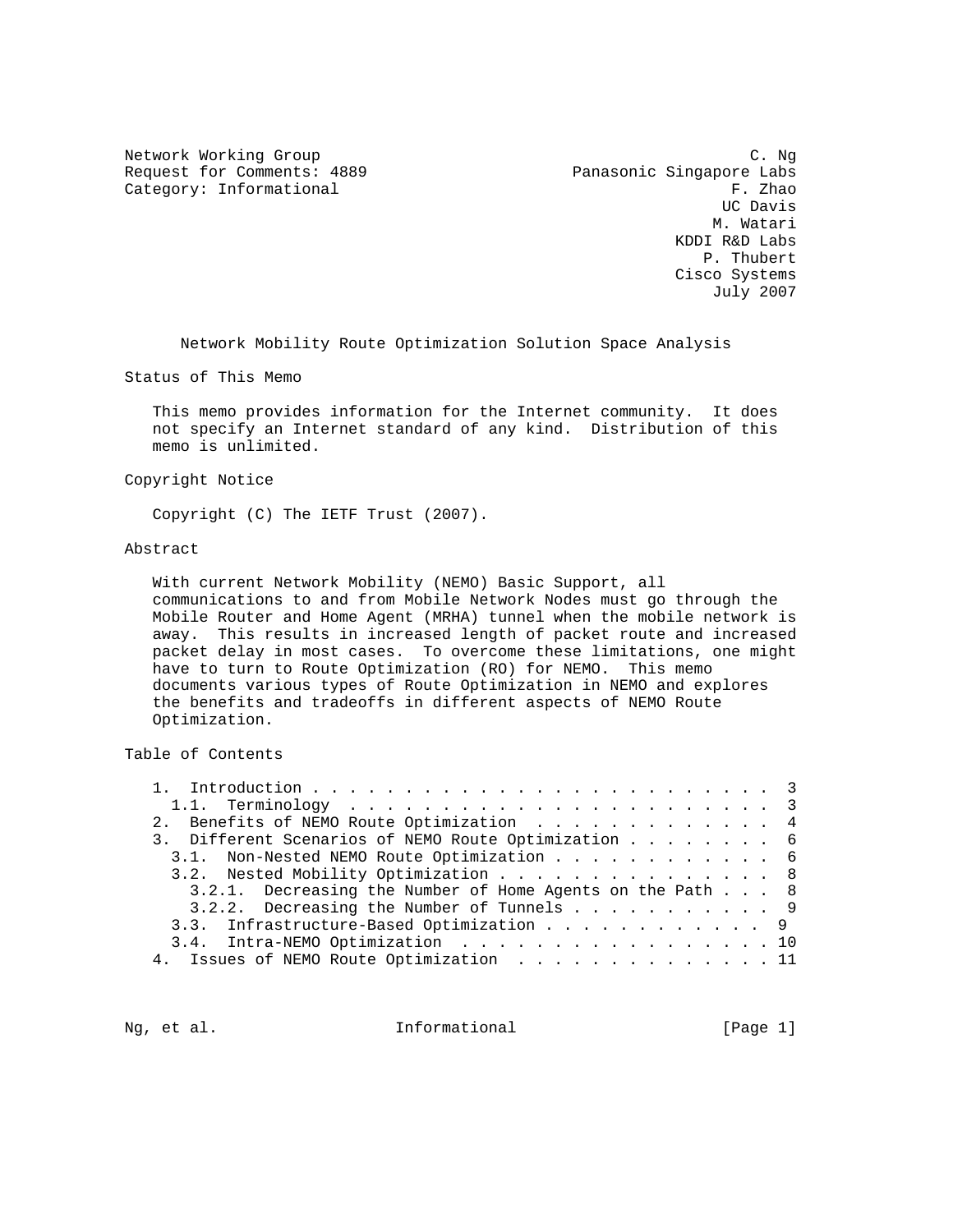|    | 4.1.   | Additional Signaling Overhead 11                           |  |
|----|--------|------------------------------------------------------------|--|
|    | 4.2.   | Increased Protocol Complexity and Processing Load 12       |  |
|    | 4.3.   | Increased Delay during Handoff 12                          |  |
|    | 4.4.   | Extending Nodes with New Functionalities 13                |  |
|    | 4.5.   | Detection of New Functionalities 14                        |  |
|    | 4.6.   |                                                            |  |
|    | 4.7.   | Mobility Transparency 14                                   |  |
|    | 4.8.   |                                                            |  |
|    |        | 4.9. Security Consideration 15                             |  |
|    |        | 4.10. Support of Legacy Nodes 15                           |  |
|    |        | 5. Analysis of Solution Space 16                           |  |
|    | 5.1.   | Which Entities Are Involved? 16                            |  |
|    | 5.1.1. | Mobile Network Node and Correspondent Node 16              |  |
|    |        | 5.1.2. Mobile Router and Correspondent Node 17             |  |
|    |        | 5.1.3. Mobile Router and Correspondent Router 17           |  |
|    |        | Entities in the Infrastructure 18<br>5.1.4.                |  |
|    | 5.2.   | Who Initiates Route Optimization? When? 18                 |  |
|    | 5.3.   | How Is Route Optimization Capability Detected? 19          |  |
|    | 5.4.   | How is the Address of the Mobile Network Node              |  |
|    |        |                                                            |  |
|    | 5.5.   | How Is the Mobile Network Node's Address Bound to          |  |
|    |        | Location?                                                  |  |
|    |        | 5.5.1. Binding to the Location of Parent Mobile Router 21  |  |
|    |        | 5.5.2. Binding to a Sequence of Upstream Mobile Routers 23 |  |
|    |        | 5.5.3. Binding to the Location of Root Mobile Router 24    |  |
|    |        | 5.6. How Is Signaling Performed? 26                        |  |
|    |        | 5.7. How Is Data Transmitted? 27                           |  |
|    |        | 5.8. What Are the Security Considerations? 28              |  |
|    |        | 5.8.1. Security Considerations of Address Binding 28       |  |
|    |        | 5.8.2. End-to-End Integrity 30                             |  |
|    |        | 5.8.3. Location Privacy 30                                 |  |
| б. |        |                                                            |  |
| 7. |        | Security Considerations 32                                 |  |
| 8. |        |                                                            |  |
|    | 9.     |                                                            |  |
|    |        | 9.1. Normative References 32                               |  |
|    | 9.2.   | Informative References 33                                  |  |
|    |        |                                                            |  |

Ng, et al. 1nformational 1999 [Page 2]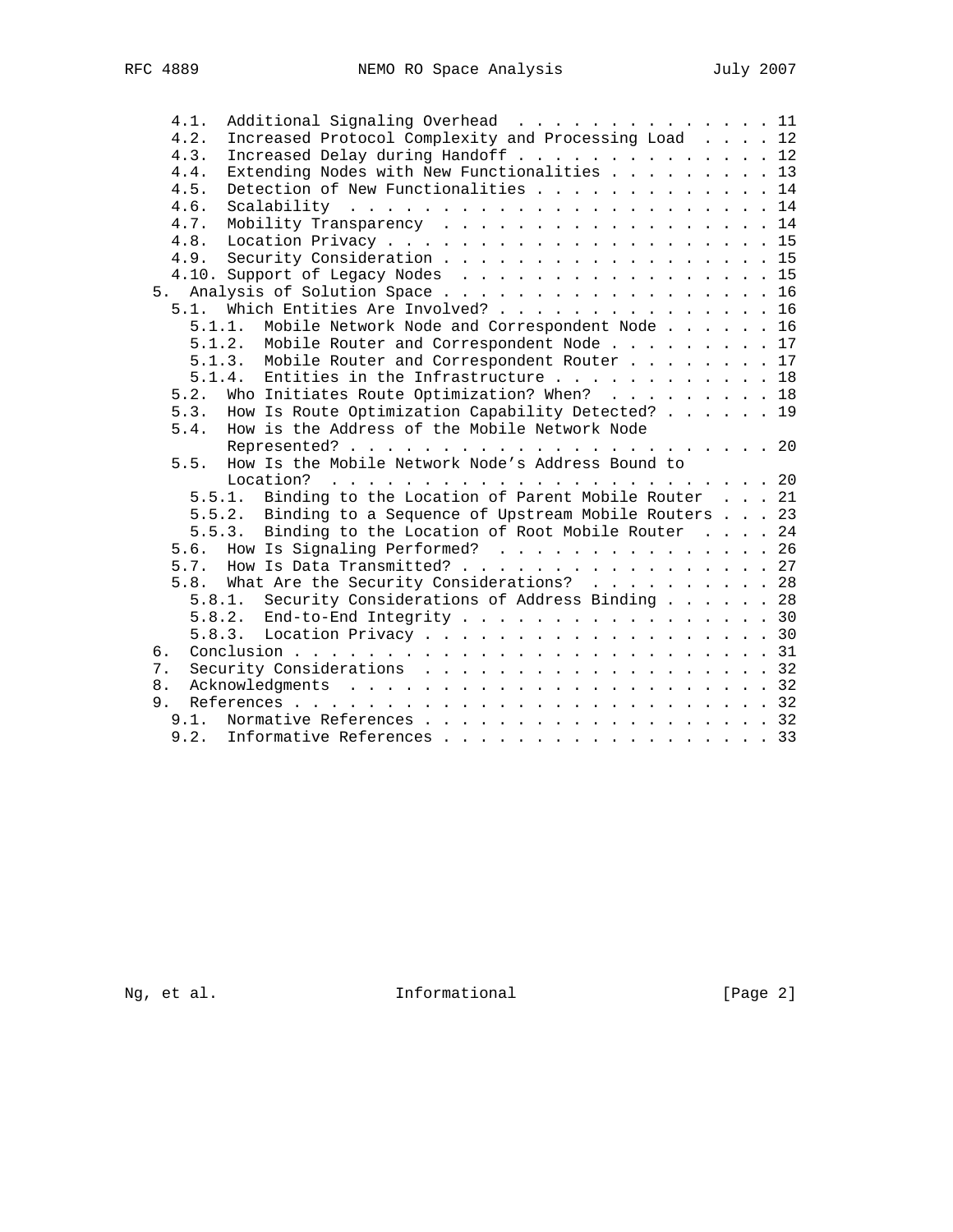# 1. Introduction

 Network Mobility Route Optimization Problem Statement [1] describes operational limitations and overheads incurred in a deployment of Network Mobility (NEMO) Basic Support [2], which could be alleviated by a set of NEMO Route Optimization techniques to be defined. The term "Route Optimization" is used in a broader sense than already defined for IPv6 Host Mobility in [3] to loosely refer to any approach that optimizes the transmission of packets between a Mobile Network Node and a Correspondent Node.

 Solutions that would fit that general description were continuously proposed since the early days of NEMO, even before the Working Group was formed. Based on that long-standing stream of innovation, this document classifies, at a generic level, the solution space of the possible approaches that could be taken to solve the Route Optimization-related problems for NEMO. The scope of the solutions, the benefits, and the impacts to the existing implementations and deployments are analyzed. This work should serve as a foundation for the NEMO WG to decide where to focus its Route Optimization effort, with a deeper understanding of the relative strengths and weaknesses of each approach.

 It should be beneficial for readers to keep in mind the design requirements of NEMO [4]. A point to note is that since this document discusses aspects of Route Optimization, the reader may assume that a mobile network or a mobile host is away when they are mentioned throughout this document, unless it is explicitly specified that they are at home.

### 1.1. Terminology

 It is expected that readers are familiar with terminologies related to mobility in [3] and [5], and NEMO-related terms defined in [6]. In addition, the following Route Optimization-specific terms are used in this document:

Correspondent Router (CR)

 This refers to the router that is capable of terminating a Route Optimization session on behalf of a Correspondent Node.

Correspondent Entity (CE)

 This refers to the entity that a Mobile Router or Mobile Network Node attempts to establish a Route Optimization session with. Depending on the Route Optimization approach, the Correspondent Entity may be a Correspondent Node or Correspondent Router.

Ng, et al. 1. Informational 1. [Page 3]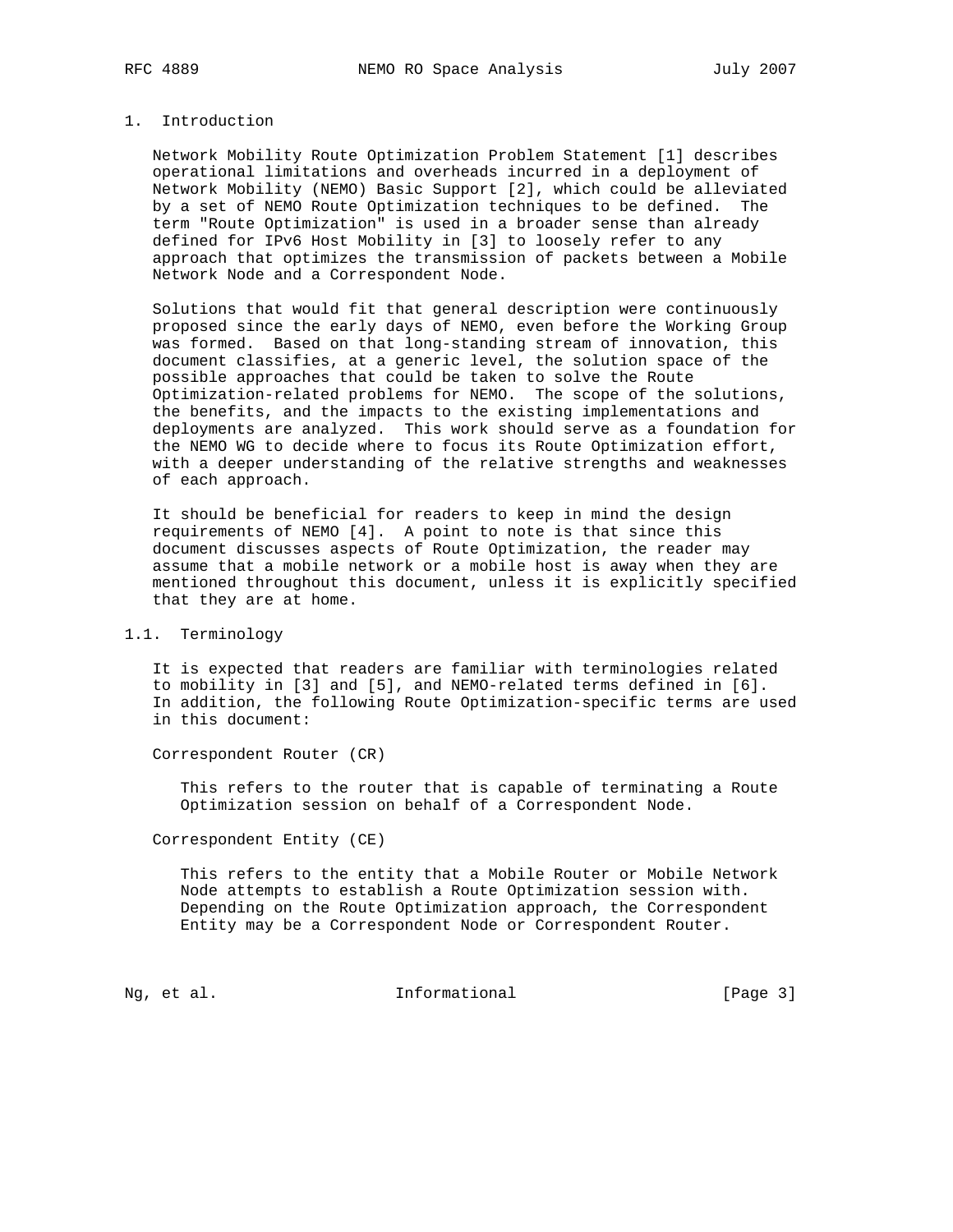2. Benefits of NEMO Route Optimization

 NEMO Route Optimization addresses the problems discussed in [1]. Although a standardized NEMO Route Optimization solution has yet to materialize, one can expect it to show some of the following benefits:

o Shorter Delay

 Route Optimization involves the selection and utilization of a lesser-cost (thus generally shorter and faster) route to be taken for traffic between a Mobile Network Node and its Correspondent Node. Hence, Route Optimization should improve the latency of the data traffic between the two end nodes. This may in turn lead to better overall Quality of Service characteristics, such as reduced jitter and packet loss.

o Reduced Consumption of Overall Network Resources

 Through the selection of a shorter route, the total link utilization for all links used by traffic between the two end nodes should be much lower than that used if Route Optimization is not carried out. This would result in a lighter network load with reduced congestion.

o Reduced Susceptibility to Link Failure

 If a link along the bi-directional tunnel is disrupted, all traffic to and from the mobile network will be affected until IP routing recovers from the failure. An optimized route would conceivably utilize a smaller number of links between the two end nodes. Hence, the probability of a loss of connectivity due to a single point of failure at a link should be lower as compared to the longer non-optimized route.

o Greater Data Efficiency

 Depending on the actual solution for NEMO Route Optimization, the data packets exchanged between two end nodes may not require as many levels of encapsulation as that in NEMO Basic Support. This would mean less packet overheads and higher data efficiency. In particular, avoiding packet fragmentation that may be induced by the multiple levels of tunneling is critical for end-to-end efficiency from the viewpoints of buffering and transport protocols.

Ng, et al. 10. Informational 1. [Page 4]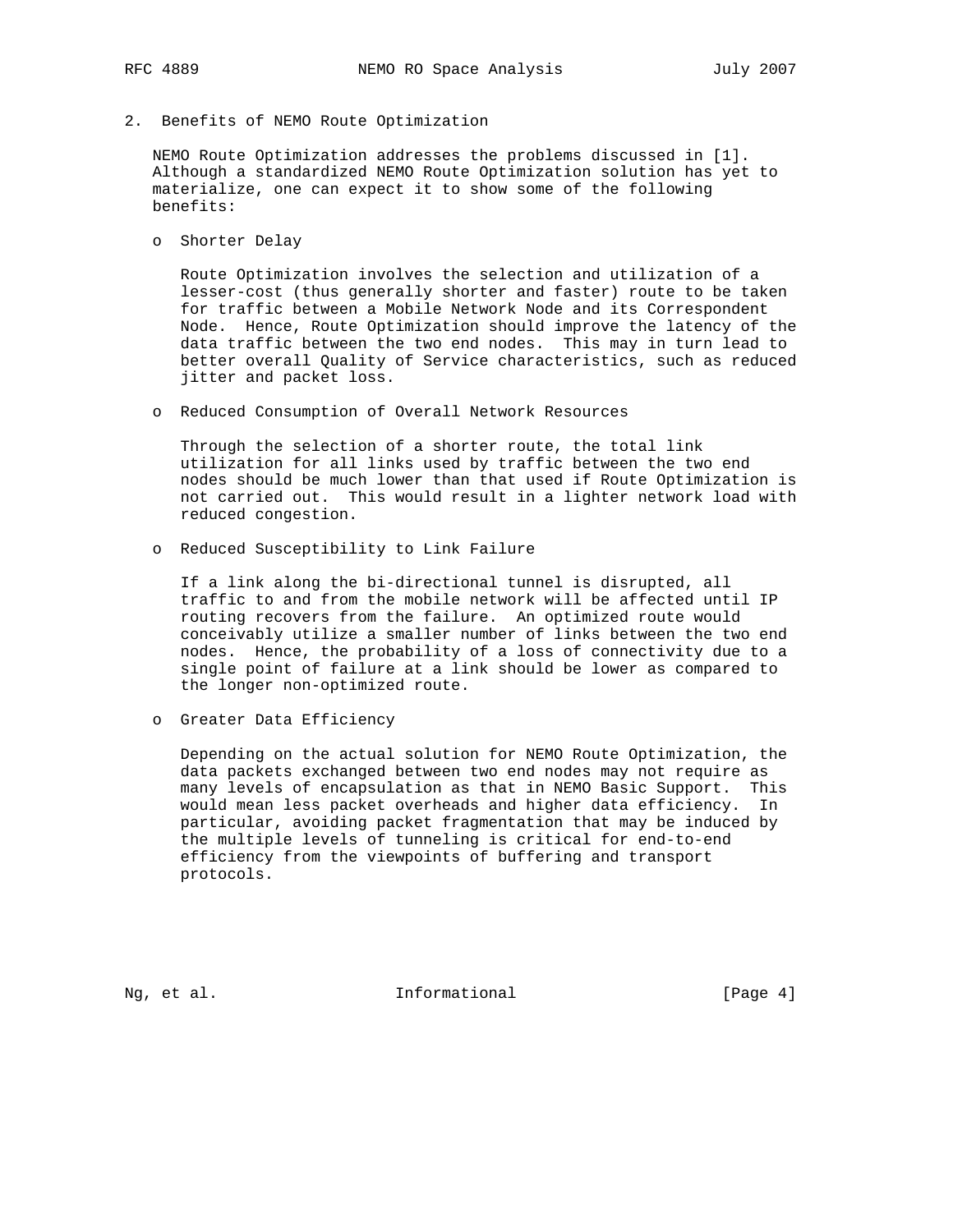o Reduced Processing Delay

 In a nested mobile network, the application of Route Optimization may eliminate the need for multiple encapsulations required by NEMO Basic Support, which may result in less processing delay at the points of encapsulation and decapsulation.

o Avoiding a Bottleneck in the Home Network

 NEMO Route Optimization allows traffic to bypass the Home Agents. Apart from having a more direct route, this also avoids routing traffic via the home network, which may be a potential bottleneck otherwise.

o Avoid the Security Policy Issue

 Security policy may forbid a Mobile Router from tunneling traffic of Visiting Mobile Nodes into the home network of the Mobile Router. Route Optimization can be used to avoid this issue by forwarding traffic from Visiting Mobile Nodes directly to their destinations without going through the home network of the Mobile Router.

 However, it should be taken into consideration that a Route Optimization mechanism may not be an appropriate solution since the Mobile Router may still be held responsible for illegal traffic sent from its Mobile Network Nodes even when Route Optimization is used. In addition, there can be a variety of different policies that might conflict with the deployment of Route Optimization for Visiting Mobile Nodes. Being a policy issue, solving this with a protocol at the policy plane might be more appropriate.

o Avoid the Instability and Stalemate

 [1] described a potential stalemate situation when a Home Agent is nested within a mobile network. Route Optimization may circumvent such stalemate situations by directly forwarding traffic upstream. However, it should be noted that certain Route Optimization schemes may require signaling packets to be first routed via the Home Agent before an optimized route can be established. In such cases, a Route Optimization solution cannot avoid the stalemate.

Ng, et al. 10. Informational 1. [Page 5]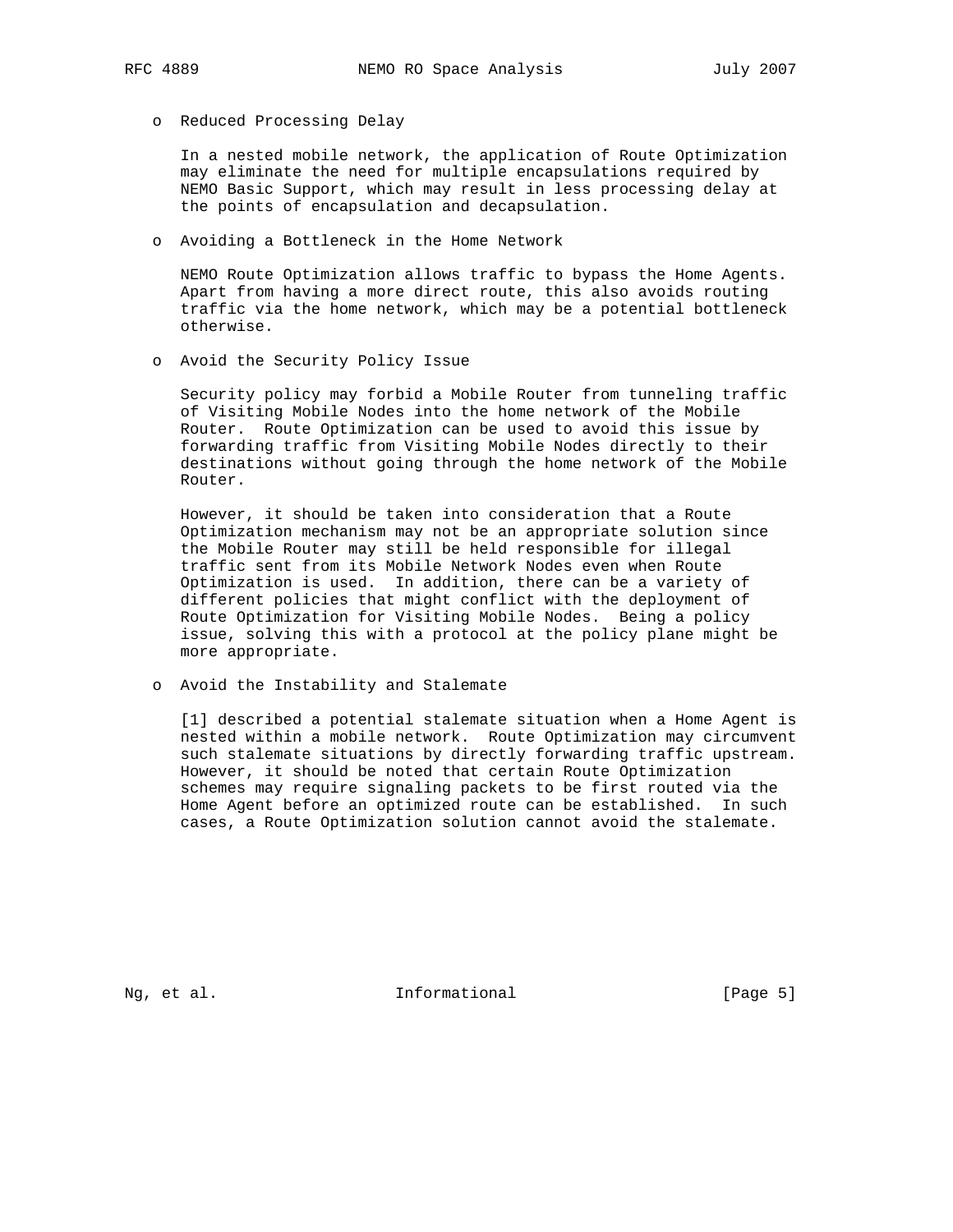- 
- 3. Different Scenarios of NEMO Route Optimization

 There are multiple proposals for providing various forms of Route Optimization in the NEMO context. In the following sub-sections, we describe the different scenarios that would require a Route Optimization mechanism and list the potential solutions that have been proposed in that area.

#### 3.1. Non-Nested NEMO Route Optimization

 The Non-Nested NEMO Route Optimization involves a Mobile Router sending binding information to a Correspondent Entity. It does not involve nesting of Mobile Routers or Visiting Mobile Nodes. The Correspondent Entity can be a Correspondent Node or a Correspondent Router. The interesting case is when the Correspondent Entity is a Correspondent Router. With the use of Correspondent Router, Route Optimization session is terminated at the Correspondent Router on behalf of the Correspondent Node. As long as the Correspondent Router is located "closer" to the Correspondent Node than the Home Agent of the Mobile Router, the route between Mobile Network Node and the Correspondent Node can be said to be optimized. For this purpose, Correspondent Routers may be deployed to provide an optimal route as illustrated in Figure 1.

| ************************** |         | HAofMR              |
|----------------------------|---------|---------------------|
| $\star$                    |         | $# * #$             |
| $\ast$                     | $#*#$   |                     |
| CΝ                         | $# * #$ | LEGEND              |
| $\circ$                    | $# * #$ |                     |
| **************<br>$\circ$  | $# * #$ | Tunnel<br>$\#$ :    |
| CR 000000000000000 MR      |         | *: NEMO Basic route |
| ###############            |         | o: Optimized route  |
|                            | MNN     |                     |



 This form of optimization can carry traffic in both directions or independently for the two directions of traffic:

o From MNN to CN

 The Mobile Router locates the Correspondent Router, establishes a tunnel with that Correspondent Router and sets up a route to the Correspondent Node via the Correspondent Router over the tunnel. Traffic to the Correspondent Node would no longer flow through the Home Agent anymore.

Ng, et al.  $I_n$  Informational [Page 6]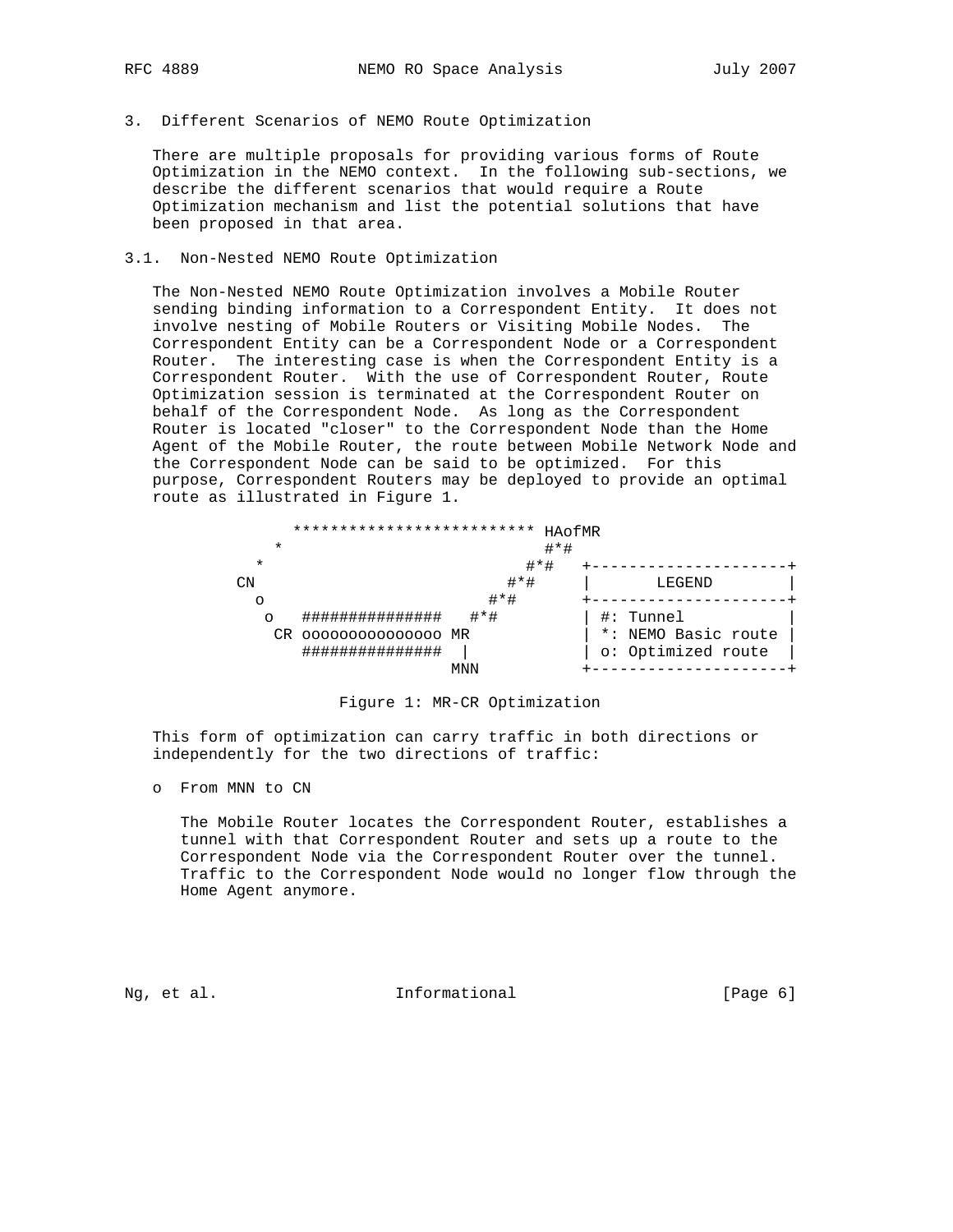#### o From CN to MNN

 The Correspondent Router is on the path of the traffic from the Correspondent Node to the Home Agent. In addition, it has an established tunnel with the current Care-of Address (CoA) of the Mobile Router and is aware of the Mobile Network Prefix(es) managed by the Mobile Router. The Correspondent Router can thus intercept packets going to the mobile network, and forward them to the Mobile Router over the established tunnel.

 A straightforward approach to Route Optimization in NEMO is for the Mobile Router to attempt Route Optimization with a Correspondent Entity. This can be viewed as a logical extension to NEMO Basic Support, where the Mobile Router would send Binding Updates containing one or more Mobile Network Prefix options to the Correspondent Entity. The Correspondent Entity, having received the Binding Update, can then set up a bi-directional tunnel with the Mobile Router at the current Care-of Address of the Mobile Router, and inject a route to its routing table so that packets destined for addresses in the Mobile Network Prefix will be routed through the bi directional tunnel.

 The definition of Correspondent Router does not limit it to be a fixed router. Here we consider the case where the Correspondent Router is a Mobile Router. Thus, Route Optimization is initiated and performed between a Mobile Router and its peer Mobile Router. Such solutions are often posed with a requirement to leave the Mobile Network Nodes untouched, as with the NEMO Basic Support protocol, and therefore Mobile Routers handle the optimization management on behalf of the Mobile Network Nodes. Thus, providing Route Optimization for a Visiting Mobile Node is often out of scope for such a scenario because such interaction would require extensions to the Mobile IPv6 protocol. This scenario is illustrated in Figure 2.

| HAofCR<br>$# * #$             | **********************************<br>HAOfMR<br>$# * #$                            |                                                           |
|-------------------------------|------------------------------------------------------------------------------------|-----------------------------------------------------------|
| $# * #$<br>$# * #$<br>$# * #$ | $# * #$<br>$#*#$<br>$# * #$                                                        | LEGEND                                                    |
| $#*#$<br>CR                   | $# * #$<br>**************<br>000000000000000 MR<br>+ + + + + + + + + + + + + + + + | Tunnel<br>♯:<br>*: NEMO Basic route<br>o: Optimized route |
| MNN <sub>2</sub>              | MNN 1                                                                              |                                                           |

Figure 2: MR-MR Optimization

Ng, et al. 11. Informational 11. [Page 7]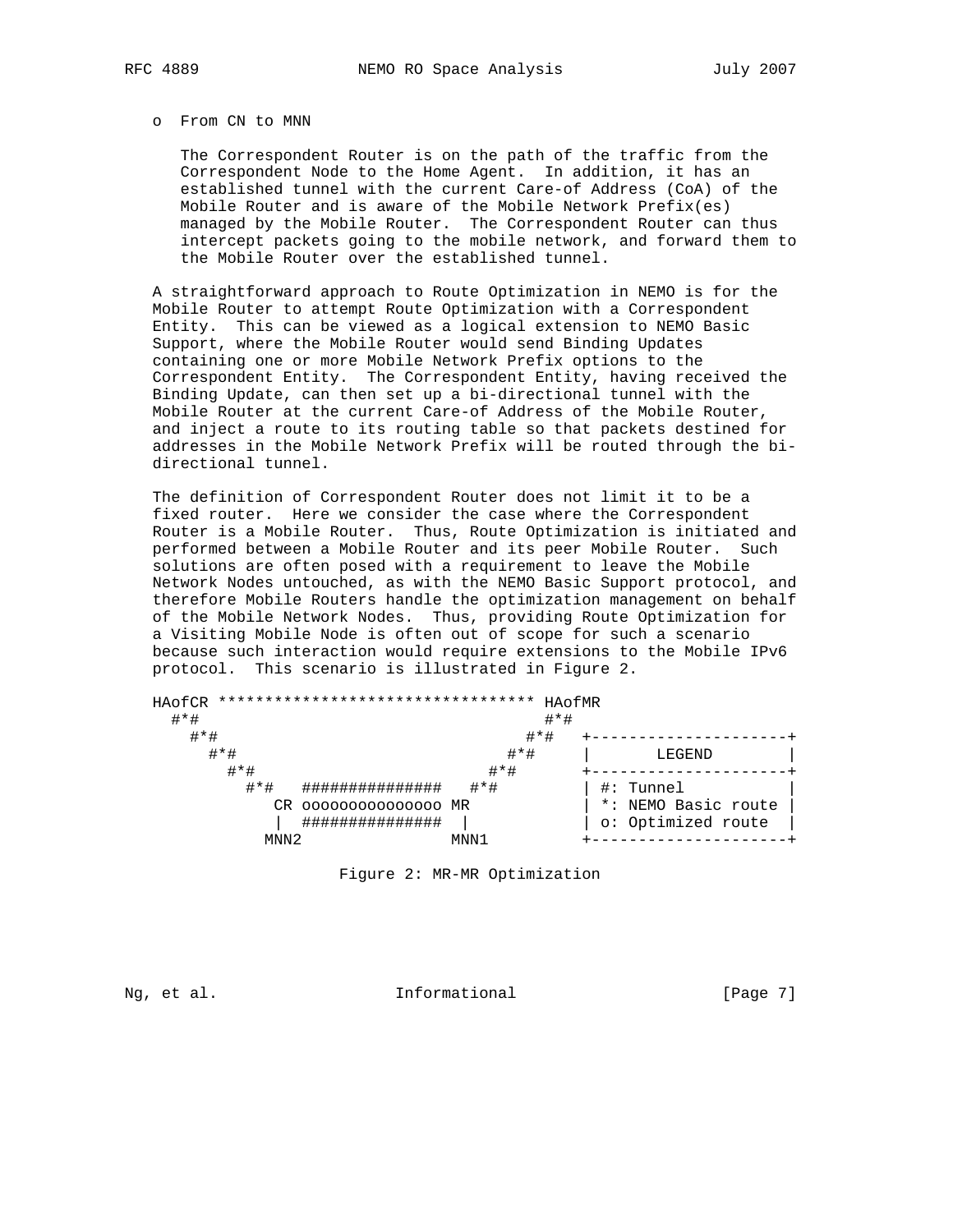This form of optimization can carry traffic for both directions identically:

o MNN1 to/from MNN2

 The Mobile Router locates the Correspondent Router, establishes a tunnel with that Correspondent Router, and sets up a route to the Mobile Network Node via the Correspondent Router over the tunnel. Traffic to the Mobile Networks Nodes would no longer flow through the Home Agents.

 Examples of this approach include Optimized Route Cache (ORC) [7][8] and Path Control Header (PCH) [9].

3.2. Nested Mobility Optimization

 Optimization in Nested Mobility targets scenarios where a nesting of mobility management protocols is created (i.e., Mobile IPv6-enabled host inside a mobile network or multiple Mobile Routers that attach behind one another creating a nested mobile network). Note that because Mobile IPv6 defines its own Route Optimization mechanism in its base protocol suite as a standard, collaboration between this and NEMO protocols brings various complexities.

 There are two main aspects in providing optimization for Nested Mobility, and they are discussed in the following sub-sections.

3.2.1. Decreasing the Number of Home Agents on the Path

 The aim is to remove the sub-optimality of paths caused by multiple tunnels established between multiple Mobile Nodes and their Home Agents. Such a solution will seek to minimize the number of Home Agents along the path, by bypassing some of the Home Agent(s) from the original path. Unlike the scenario where no nesting is formed and only a single Home Agent exists along the path, bypassing one of the many Home Agents can still be effective.

 Solutions for Nested Mobility scenarios can usually be divided into two cases based on whether the nesting involves Mobile IPv6 hosts or only involves Mobile Routers. Since Mobile IPv6 defines its own Route Optimization mechanism, providing an optimal path for such hosts will require interaction with the protocol and may require an altering of the messages exchanged during the Return Routability procedure with the Correspondent Node.

 An example of this approach include Reverse Routing Header (RRH) [10].

Ng, et al. 11. Informational 1. [Page 8]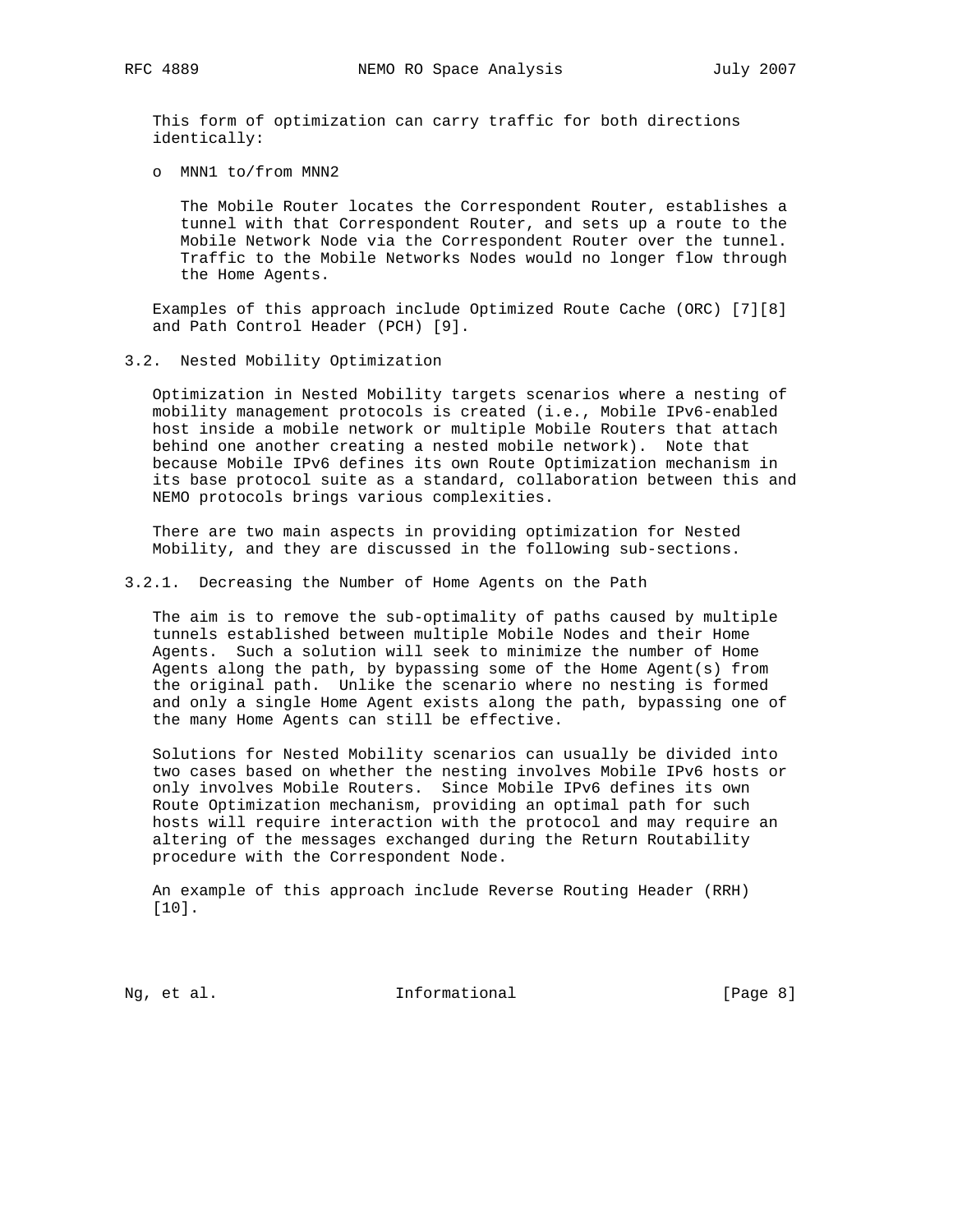# 3.2.2. Decreasing the Number of Tunnels

 The aim is to reduce the amplification effect of nested tunnels due to the nesting of tunnels between the Visiting Mobile Node and its Home Agent within the tunnel between the parent Mobile Router and the parent Mobile Router's Home Agent. Such a solution will seek to minimize the number of tunnels, possibly by collapsing the amount of tunnels required through some form of signaling between Mobile Nodes, or between Mobile Nodes and their Home Agents, or by using routing headers to route packets through a discovered path. These limit the consequences of the amplification effect of nested tunnels, and at best, the performance of a nested mobile network will be the same as though there were no nesting at all.

 Examples of this approach include the Reverse Routing Header (RRH) [10], Access Router Option (ARO) [11], and Nested Path Info (NPI) [12].

# 3.3. Infrastructure-Based Optimization

 An infrastructure-based optimization is an approach where optimization is carried out fully in the infrastructure. One example is to make use of Mobility Anchor Points (MAPs) such as defined in HMIPv6 [13] to optimize routes between themselves. Another example is to make use of proxy Home Agent such as defined in the global Home Agent to Home Agent (HAHA) protocol [14]. A proxy Home Agent acts as a Home Agent for the Mobile Node, and acts as a Mobile Node for the Home Agent, Correspondent Node, Correspondent Router, and other proxies. In particular, the proxy Home Agent terminates the MRHA tunnel and the associated encryption, extracts the packets, and re encapsulates them to the destination. In this case, proxy Home Agents are distributed in the infrastructure and each Mobile Router binds to the closest proxy. The proxy, in turn, performs a primary binding with a real Home Agent for that Mobile Router. Then, the proxy might establish secondary bindings with other Home Agents or proxies in the infrastructure, in order to improve the end-to-end path. In this case, the proxies discover each other using some form of Next Hop Resolution Protocol, establish a tunnel and exchange the relevant Mobile Network Prefix information in the form of explicit prefix routes.

 Alternatively, another approach is to use prefix delegation. Here, each Mobile Router in a nested mobile network is delegated a Mobile Network Prefix from the access router using DHCP Prefix Delegation [15]. Each Mobile Router also autoconfigures its Care-of Address from this delegated prefix. In this way, the Care-of Addresses of each Mobile Router are all formed from an aggregatable address space

Ng, et al. 10. Informational 1. [Page 9]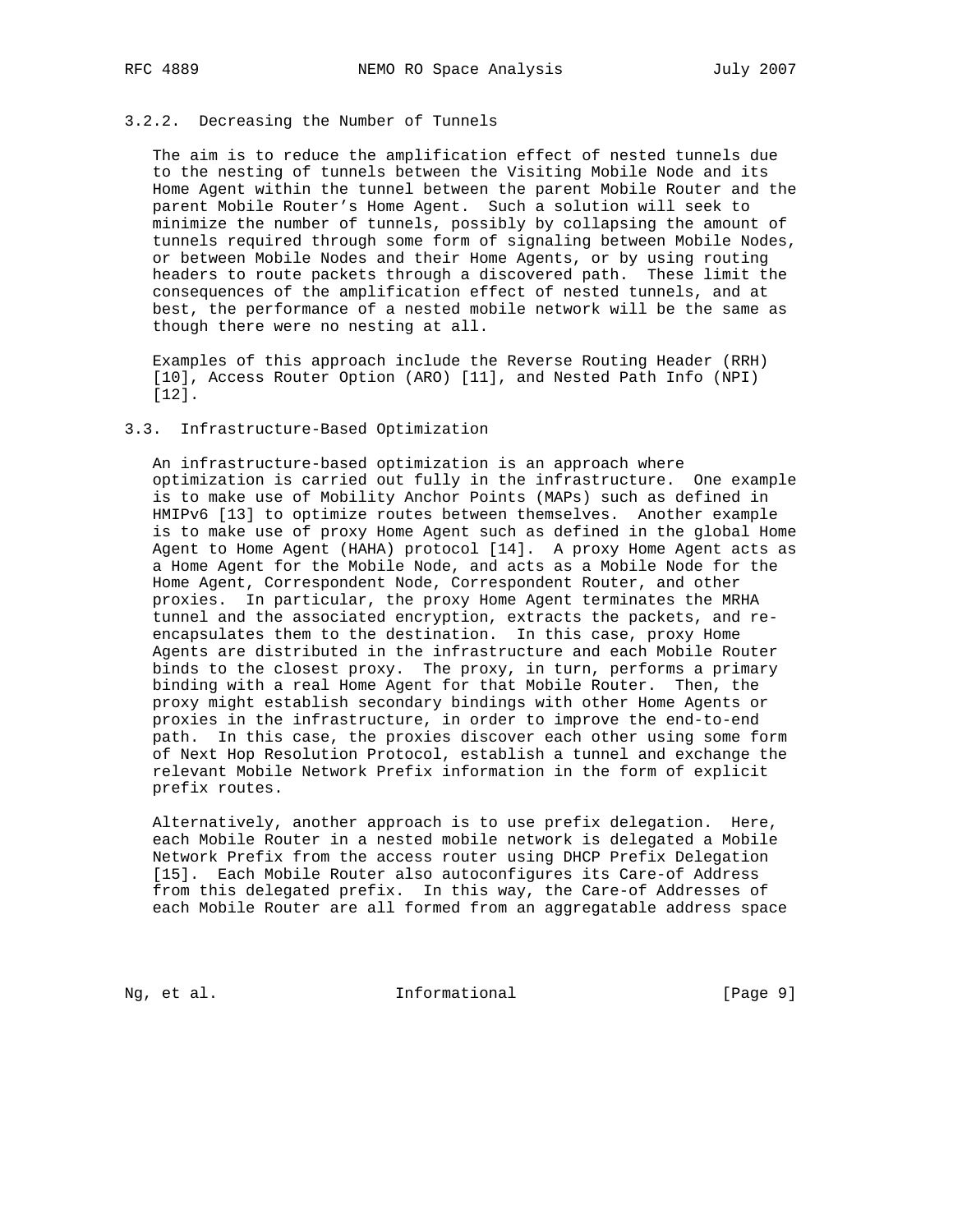starting from the access router. This may be used to eliminate the multiple tunnels caused by nesting of Mobile Nodes.

# 3.4. Intra-NEMO Optimization

 A Route Optimization solution may seek to improve the communications between two Mobile Network Nodes within a nested mobile network. This would avoid traffic being injected out of the nested mobile network and route them within the nested mobile network. An example is the optimized route taken between MNN1 and MNN2 in Figure 3 below.



Figure 3: An Example of a Nested Mobile Network

 One may be able to extend a well-designed NEMO Route Optimization for "Nested Mobility Optimization" (see Section 3.2) to provide for such kind of Intra-NEMO optimization, where, for example in Figure 3, MNN1 is treated as a Correspondent Node by MR5/MNN2, and MNN2 is treated as a Correspondent Node by MR3/MNN1.

 Another possibility is for the "Non-Nested NEMO Route Optimization" technique (see Section 3.1) to be applied here. Using the same example of communication between MNN1 and MNN2, both MR3 and MR2 can

Ng, et al. 10. Informational 1. [Page 10]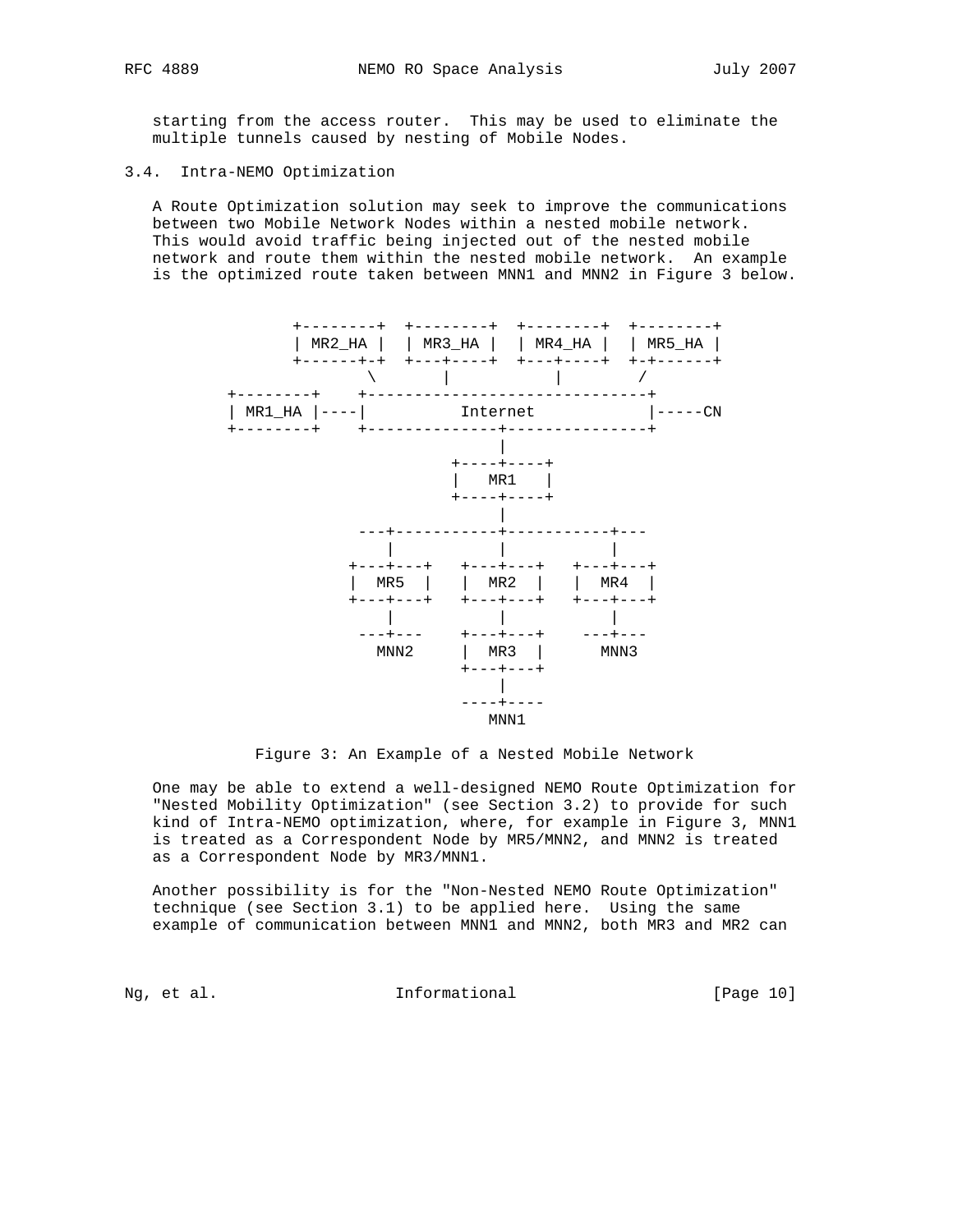treat MR5 as Correspondent Routers for MNN2, and MR5 treats MR3 and MR2 as Correspondent Routers for MNN1. An example of this approach is [16], which has the Mobile Routers announce their Mobile Network Prefixes to other Mobile Routers in the same nested Mobile Network.

 Yet another approach is to flatten any nested Mobile Network so that all nested Mobile Network Nodes appear to be virtually on the same link. Examples of such approaches include delegating a single prefix to the nested Mobile Network, having Mobile Routers to perform Neighbor Discovery on behalf of their Mobile Network Nodes, and exposing a single prefix over the entire mobile network using a Mobile Ad-Hoc (MANET) protocol. In particular, it might prove useful to develop a new type of MANET, specialized for the NEMO problem, a MANET for NEMO (MANEMO). The MANEMO will optimize the formation of the nested NEMO and maintain inner connectivity, whether or not a connection to the infrastructure can be established.

4. Issues of NEMO Route Optimization

 Although Route Optimization can bring benefits as described in Section 2, the scenarios described in Section 3 do so with some tradeoffs. This section explores some general issues that may impact a NEMO Route Optimization mechanism.

#### 4.1. Additional Signaling Overhead

 The nodes involved in performing Route Optimization would be expected to exchange additional signaling messages in order to establish Route Optimization. The required amount of signaling depends on the solution, but is likely to exceed the amount required in the home Binding Update procedure defined in NEMO Basic Support. The amount of signaling is likely to increase with the increasing number of Mobile Network Nodes and/or Correspondent Nodes, and may be amplified with nesting of mobile networks. It may scale to unacceptable heights, especially to the resource-scarce mobile node, which typically has limited power, memory, and processing capacity.

 This may lead to an issue that impacts NEMO Route Optimization, known as the phenomenon of "Binding Update Storm", or more generally, "Signaling Storm". This occurs when a change in point of attachment of the mobile network is accompanied with a sudden burst of signaling messages, resulting in temporary congestion, packet delays, or even packet loss. This effect will be especially significant for wireless environment where bandwidth is relatively limited.

 It is possible to moderate the effect of Signaling Storm by incorporating mechanisms such as spreading the transmissions burst of

Ng, et al. 11 11 Informational 1999 [Page 11]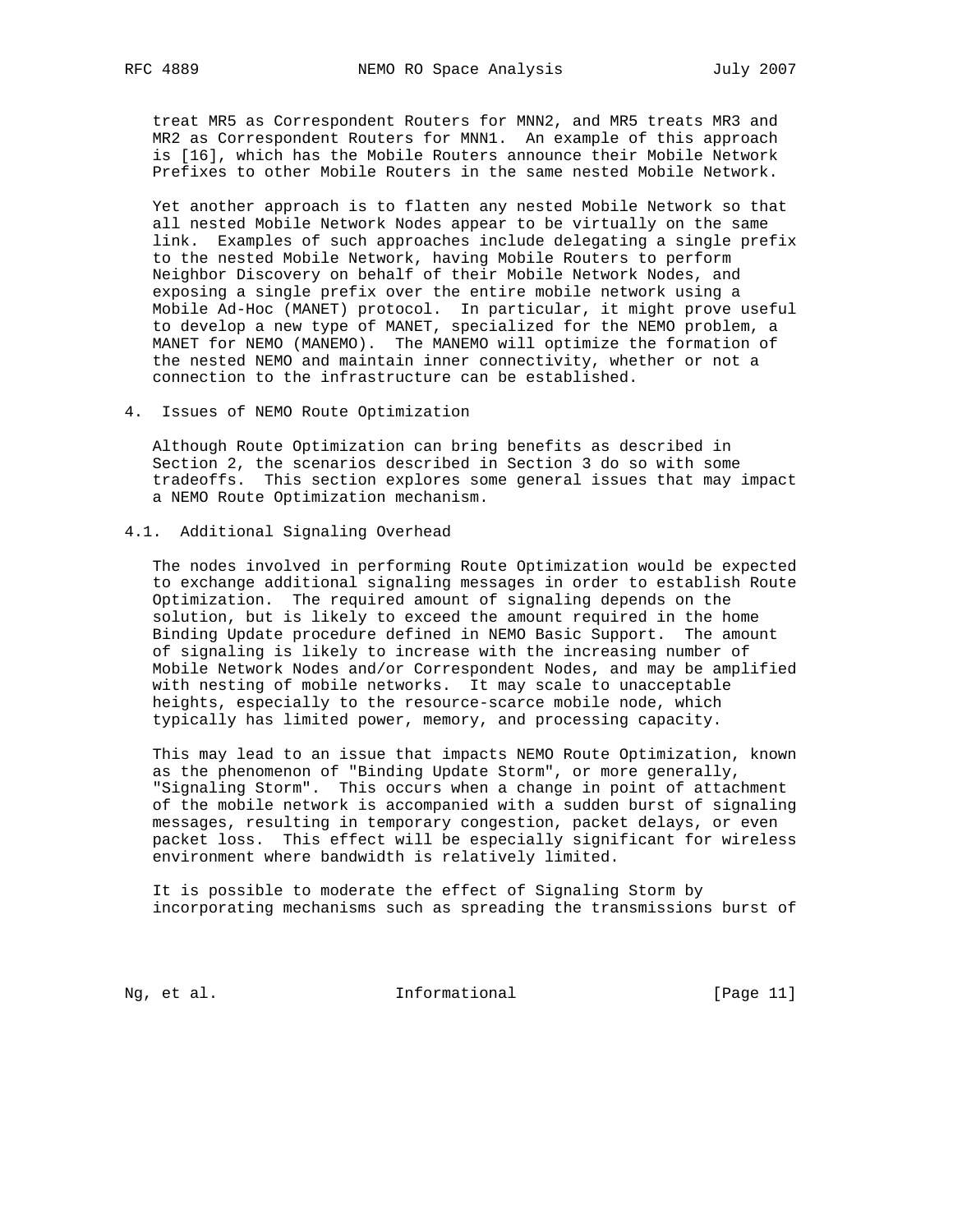signaling messages over a longer period of time, or aggregating the signaling messages.

 Even so, the amount of signaling required might be overwhelming, since large mobile networks (such as those deployed on a train or plane) may potentially have a large number of flows with a large number of Correspondent Nodes. This might suggest a need to have some adaptive behavior that depends on the amount of signaling required versus the effort needed to tunnel home.

### 4.2. Increased Protocol Complexity and Processing Load

 It is expected that NEMO Route Optimization will be more complicated than NEMO Basic Support. Thus, complexity of nodes that are required to incorporate new functionalities to support NEMO Route Optimization would be higher than those required to provide NEMO Basic Support.

 Coupled with the increased complexity, nodes that are involved in the establishment and maintenance of Route Optimization will have to bear the increased processing load. If such nodes are mobile, this may prove to be a significant cost due to the limited power and processing resources such devices usually have.

#### 4.3. Increased Delay during Handoff

 Due to the diversity of locations of different nodes that Mobile Network Node may signal with and the complexity of NEMO Route Optimization procedure that may cause several rounds of signaling messages, a NEMO Route Optimization procedure may take a longer time to finish its handoff than that in NEMO Basic Support. This may exacerbate the overall delay during handoffs and further cause performance degradation of the applications running on Mobile Network Nodes.

 Another NEMO-specific delay during handoff is that in a nested mobile network, a child Mobile Network Node may need to detect or be notified of the handoff of its parent Mobile Router so that it can begin signaling its own Correspondent Entities. Apart from the compromise of mobility transparency and location privacy (see Section 4.7 and Section 4.8), this mechanism also increases the delay during handoffs.

 Some of the solutions for Mobile IPv6, such as Fast Handovers for Mobile IPv6 [17], may be able to alleviate the increase in handoff delay.

Ng, et al. 10. Informational 1. [Page 12]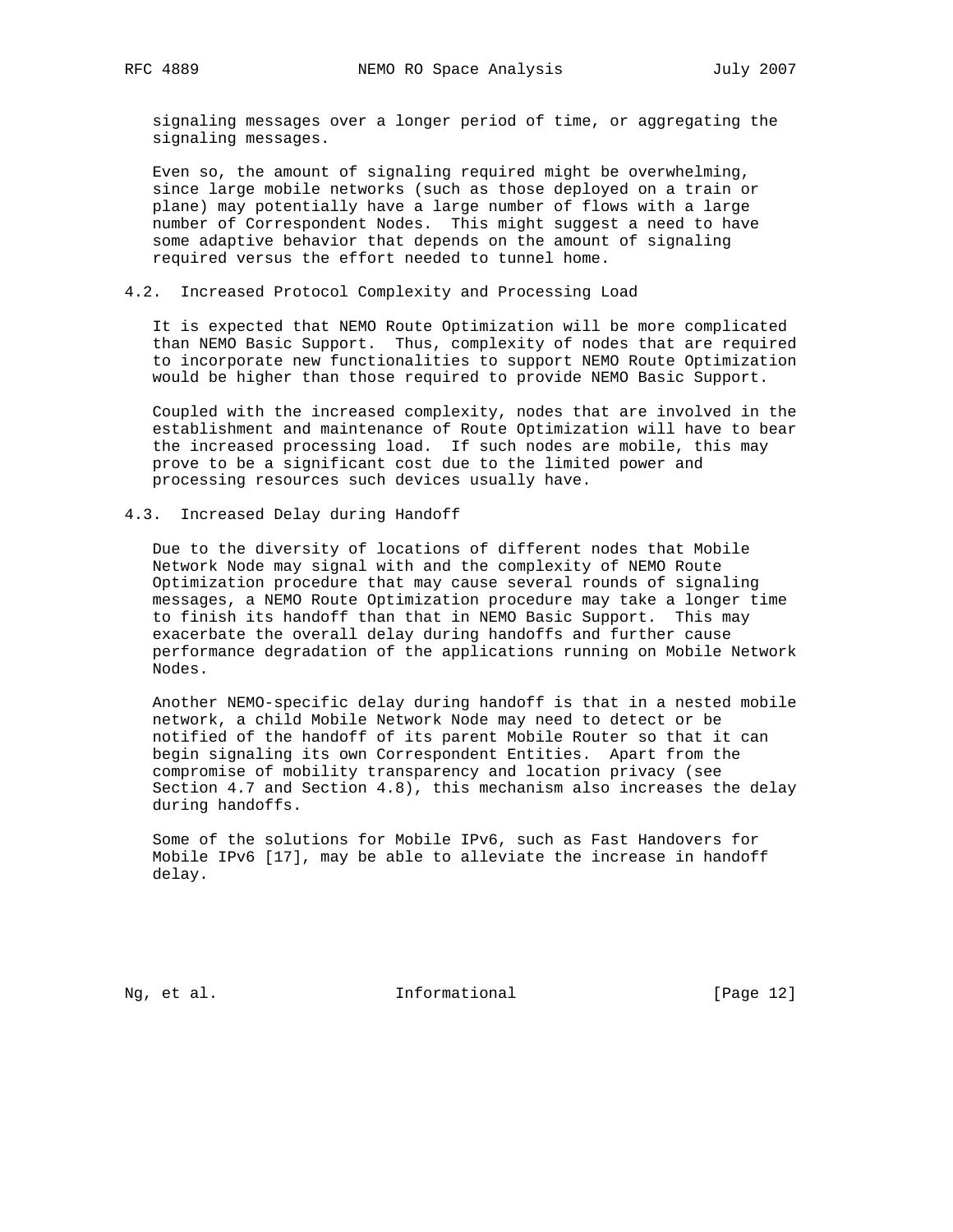#### 4.4. Extending Nodes with New Functionalities

 In order to support NEMO Route Optimization, some nodes need to be changed or upgraded. Smaller number of nodes required to be changed will allow for easier adoption of the NEMO Route Optimization solution in the Internet and create less impact on existing Internet infrastructure. The number and the types of nodes involved with new functionalities also affect how much of the route is optimized. In addition, it may also be beneficial to reuse existing protocols (such as Mobile IPv6) as much as possible.

Possible nodes that may be required to change include the following:

o Local Fixed Nodes

 It may prove to be difficult to introduce new functionalities at Local Fixed Nodes, since by definition, any IPv6 node can be a Local Fixed Node. This might mean that only those Local Fixed Nodes that are modified can enjoy the benefits of Route Optimization.

o Visiting Mobile Nodes

 Visiting Mobile Nodes in general should already implement Mobile IPv6 functionalities, and since Mobile IPv6 is a relatively new standard, there is still a considerable window to allow mobile devices to implement new functionalities.

o Mobile Routers

 It is expected that Mobile Routers will implement new functionalities in order to support Route Optimization.

o Access Routers

 Some approaches require access routers, or nodes in the access network, to implement some new functionalities. It may prove to be difficult to do so, since access routers are, in general, standard IPv6 routers.

o Home Agents

 It is relatively easier for new functionalities to be implemented in Home Agents.

Ng, et al. 11. Informational 11. [Page 13]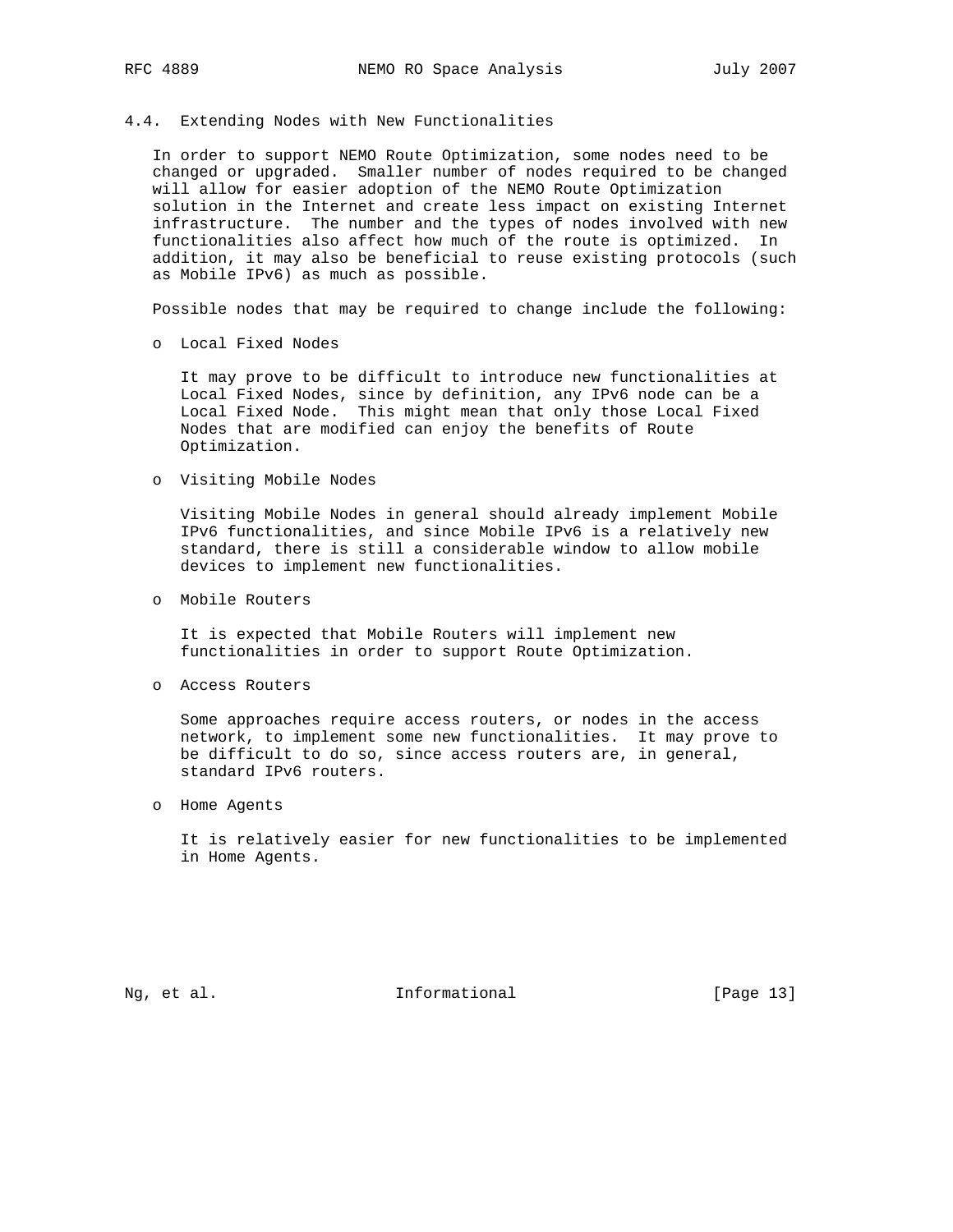# o Correspondent Nodes

 It may prove to be difficult to introduce new functionalities at Correspondent Nodes, since by definition, any IPv6 node can be a Correspondent Node. This might mean that only those Correspondent Nodes that are modified can enjoy the benefits of Route Optimization.

o Correspondent Routers

 Correspondent Routers are new entities introduced for the purpose of Route Optimization, and therefore new functionalities can be defined as needed.

4.5. Detection of New Functionalities

 One issue that is related to the need for new functionalities as described in Section 4.4 is the need to detect the existence of such functionalities. In these cases, a detection mechanism might be helpful to allow the initiator of Route Optimization to detect whether support for the new functionalities is available. Furthermore, it might be advantageous to have a graceful fall back procedure if the required functionalities are unavailable.

# 4.6. Scalability

 Given the same number of nodes, the number of Route Optimization sessions would usually be more than the number of NEMO Basic Support tunnels. If all Route Optimization sessions of a mobile network are maintained by a single node (such as the Mobile Router), this would mean that the single node has to keep track of the states of all Route Optimization sessions. This may lead to scalability issues especially when that single node is a mobile device with limited memory and processing resources.

 A similar scalability issue may be faced by a Correspondent Entity as well if it maintains many route-optimized sessions on behalf of a Correspondent Node(s) with a large number of Mobile Routers.

# 4.7. Mobility Transparency

 One advantage of NEMO Basic Support is that the Mobile Network Nodes need not be aware of the actual location and mobility of the mobile network. With some approaches for Route Optimization, it might be necessary to reveal the point of attachment of the Mobile Router to the Mobile Network Nodes. This may mean a tradeoff between mobility transparency and Route Optimization.

Ng, et al. 10. Informational 1. [Page 14]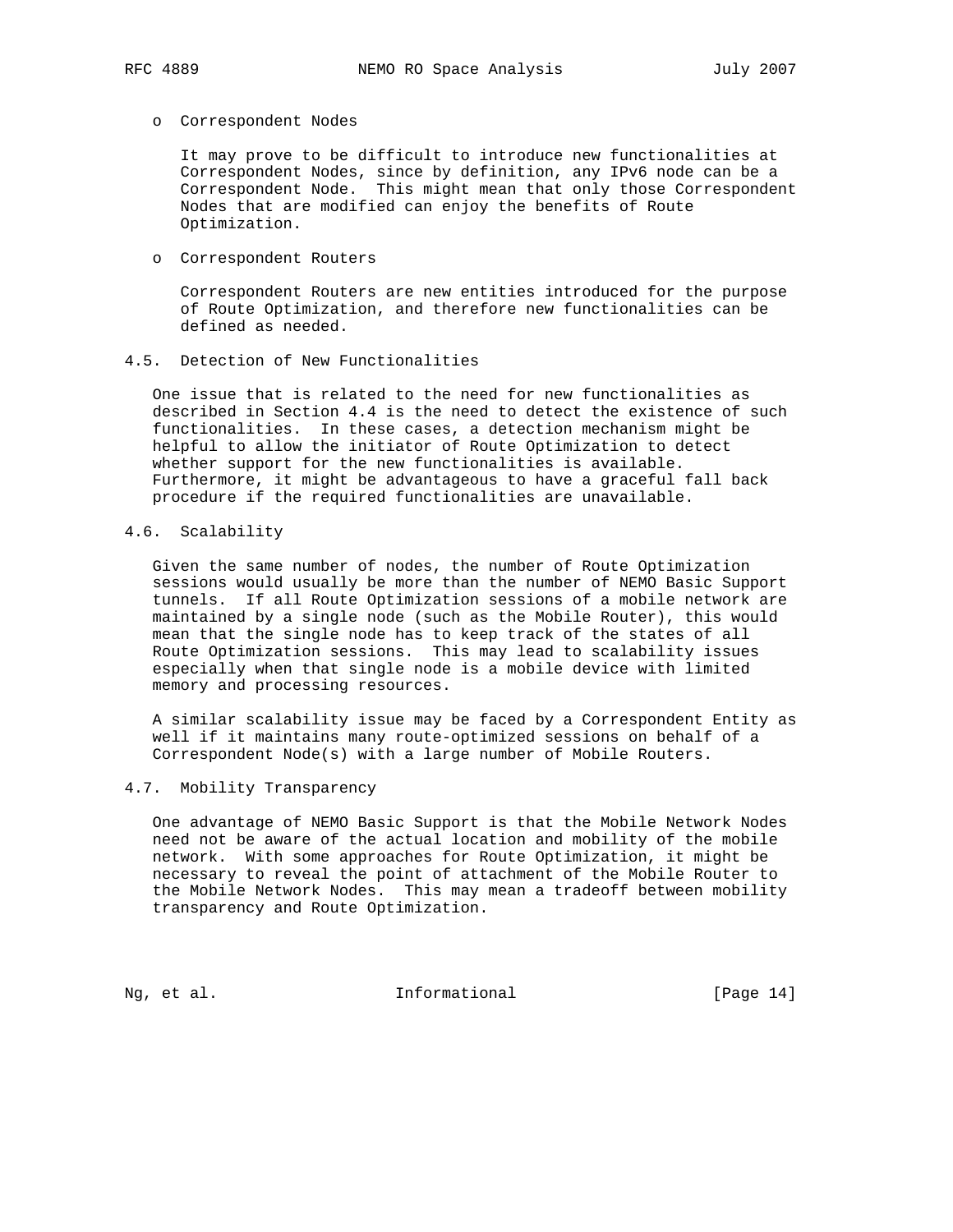#### 4.8. Location Privacy

 Without Route Optimization, the Correspondent Nodes are not aware of the actual location and mobility of the mobile network and its Mobile Network Nodes. To achieve Route Optimization, it might be necessary to reveal the point of attachment of the Mobile Router to the Correspondent Nodes. This may mean a tradeoff between location privacy [18] and Route Optimization.

 In Mobile IPv6, a mobile node can decide whether or not to perform Route Optimization with a given Correspondent Node. Thus, the mobile node is in control of whether to trade location privacy for an optimized route. In NEMO Route Optimization, if the decision to perform Router Optimization is made by the Mobile Router, it will be difficult for Mobile Network Nodes to control the decision of having this tradeoff.

#### 4.9. Security Consideration

 As Mobile Router and Home Agent usually belong to the same administration domain, it is likely that there exists a security association between them, which is leveraged by NEMO Basic Support to conduct the home Binding Update in a secure way. However, NEMO Route Optimization usually involves nodes from different domains (for example, Mobile Router and Correspondent Entity); thus, the existence of such a security association is not a valid assumption in many deployment scenarios. For this reason, the security protection of NEMO Route Optimization signaling message is considered "weaker" than that in NEMO Basic Support. It is expected that some additional security mechanisms are needed to achieve the same or similar level of security as in NEMO Basic Support.

 When considering security issues of NEMO Route Optimization, it might be useful to keep in mind some of the security issues considered when Mobile IPv6 Route Optimization was designed as documented in [19].

## 4.10. Support of Legacy Nodes

 NEMO Basic Support is designed so that all legacy Mobile Network Nodes (such as those that are not aware of the mobility of the network they are in, and those that do not understand any mobility protocols) can still reach and be reached from the Internet. Some Route Optimization schemes, however, require that all Mobile Routers implement the same Route Optimization scheme in order for them to operate. Thus, a nested Mobile Router may not be able to achieve Route Optimization if it is attached to a legacy Local Fixed Router.

Ng, et al. 10. Informational 1. [Page 15]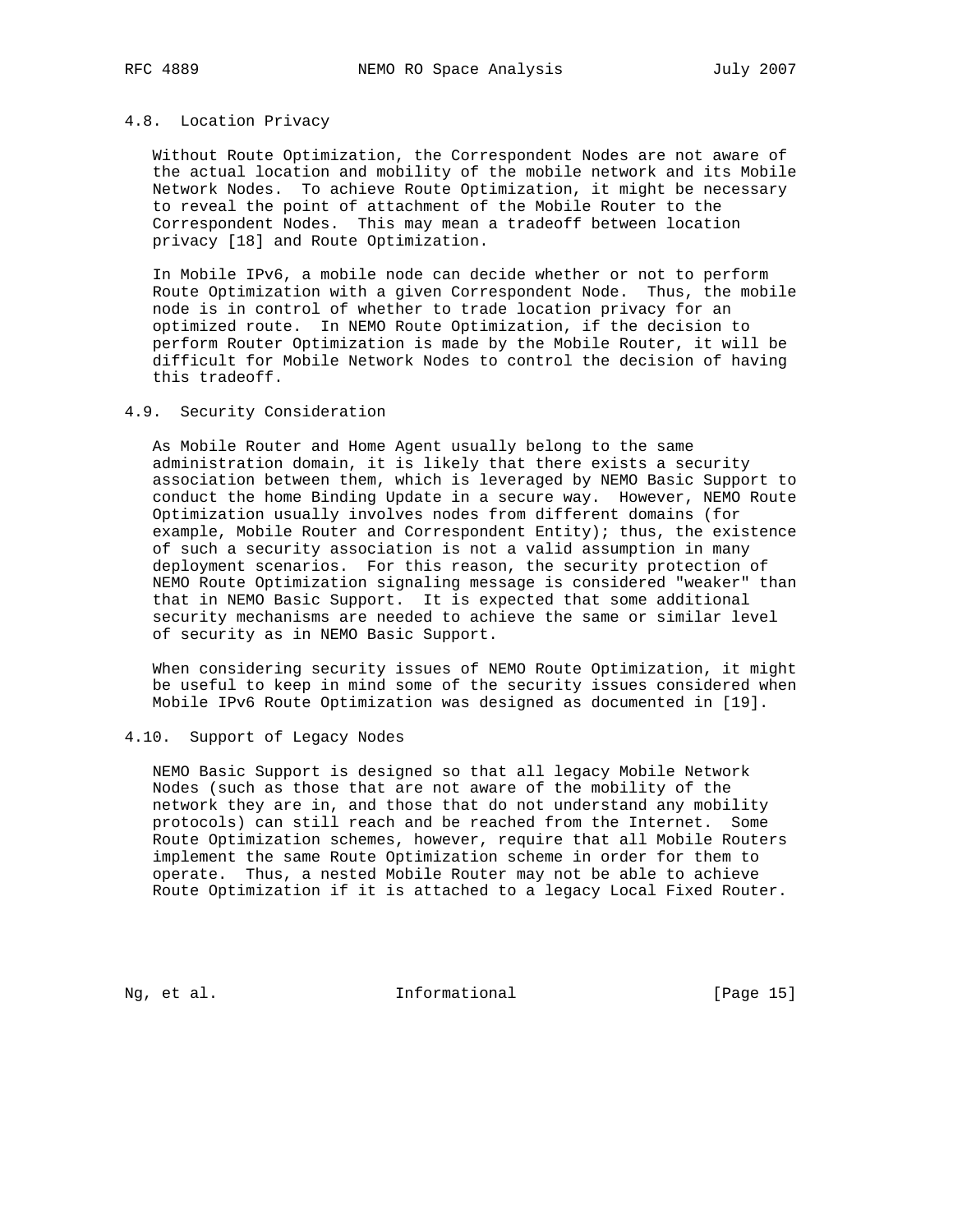5. Analysis of Solution Space

 As described in Section 3, there are various different approaches to achieve Route Optimization in Network Mobility Support. In this section, we attempt to analyze the vast solution space of NEMO Route Optimization by asking the following questions:

- 1. Which entities are involved?
- 2. Who initiates Route Optimization? When?
- 3. How is Route Optimization capabilities detected?
- 4. How is the address of the Mobile Network Node represented?
- 5. How is the Mobile Network Node's address bound to location?
- 6. How is signaling performed?
- 7. How is data transmitted?
- 8. What are the security considerations?
- 5.1. Which Entities Are Involved?

 There are many combinations of entities involved in Route Optimization. When considering the role each entity plays in Route Optimization, one has to bear in mind the considerations described in Section 4.4 and Section 4.5. Below is a list of combinations to be discussed in the following sub-sections:

- o Mobile Network Node and Correspondent Node
- o Mobile Router and Correspondent Node
- o Mobile Router and Correspondent Router
- o Entities in the Infrastructure
- 5.1.1. Mobile Network Node and Correspondent Node

 A Mobile Network Node can establish Route Optimization with its Correspondent Node, possibly the same way as a Mobile Node establishes Route Optimization with its Correspondent Node in Mobile IPv6. This would achieve the most optimal route, since the entire end-to-end path is optimized. However, there might be scalability issues since both the Mobile Network Node and the Correspondent Node may need to maintain many Route Optimization sessions. In addition,

Ng, et al. 10. Informational 1. [Page 16]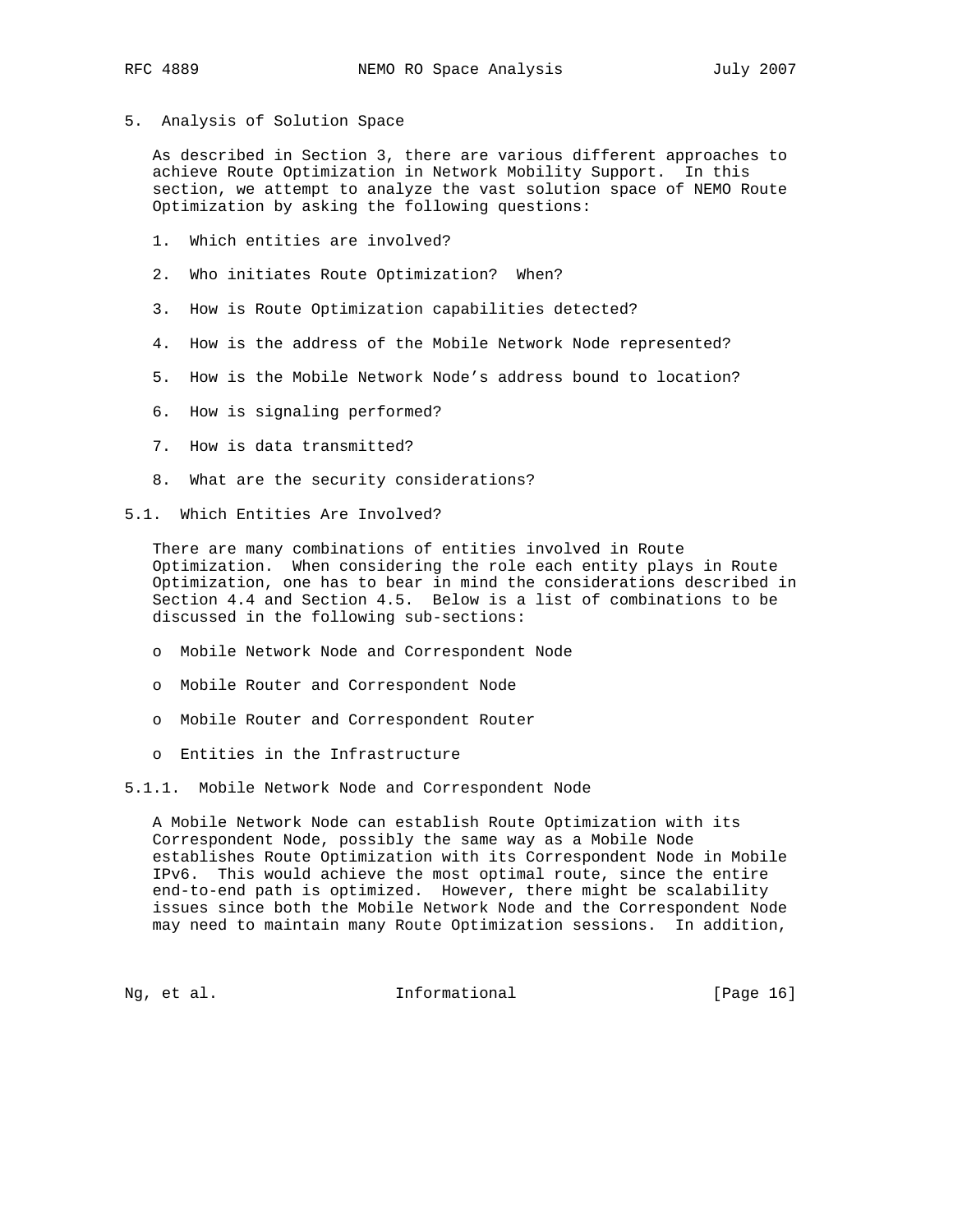new functionalities would be required for both the Mobile Network Node and Correspondent Node. For the Mobile Network Node, it needs to be able to manage its mobility, and possibly be aware of the mobility of its upstream Mobile Router(s). For the Correspondent Node, it needs to be able to maintain the bindings sent by the Mobile Network Nodes.

## 5.1.2. Mobile Router and Correspondent Node

 Alternatively, the Mobile Router can establish Route Optimization with a Correspondent Node on behalf of the Mobile Network Node. Since all packets to and from the Mobile Network Node must transit the Mobile Router, this effectively achieves an optimal route for the entire end-to-end path as well. Compared with Section 5.1.1, the scalability issue here may be remedied since it is possible for the Correspondent Node to maintain only one session with the Mobile Router if it communicates with many Mobile Network Nodes associated with the same Mobile Router. Furthermore, with the Mobile Router handling Route Optimization, there is no need for Mobile Network Nodes to implement new functionalities. However, new functionality is likely to be required on the Correspondent Node. An additional point of consideration is the amount of state information the Mobile Router is required to maintain. Traditionally, it has been generally avoided having state information in the routers to increase proportionally with the number of pairs of communicating peers.

#### 5.1.3. Mobile Router and Correspondent Router

 Approaches involving Mobile Routers and Correspondent Routers are described in Section 3.1. The advantage of these approaches is that no additional functionality is required for the Correspondent Node and Mobile Network Nodes. In addition, location privacy is relatively preserved, since the current location of the mobile network is only revealed to the Correspondent Router and not to the Correspondent Node (please refer to Section 5.8.3 for more discussions). Furthermore, if the Mobile Router and Correspondent Router exchange prefix information, this approach may scale well since a single Route Optimization session between the Mobile Router and Correspondent Router can achieve Route Optimization between any Mobile Network Node in the mobile network, and any Correspondent Node managed by the Correspondent Router.

 The main concern with this approach is the need for a mechanism to allow the Mobile Router to detect the presence of the Correspondent Router (see Section 5.3 for details), and its security impact. Both the Mobile Router and the Correspondent Router need some means to verify the validity of each other. This is discussed in greater detail in Section 5.8.

Ng, et al. 11. Informational [Page 17]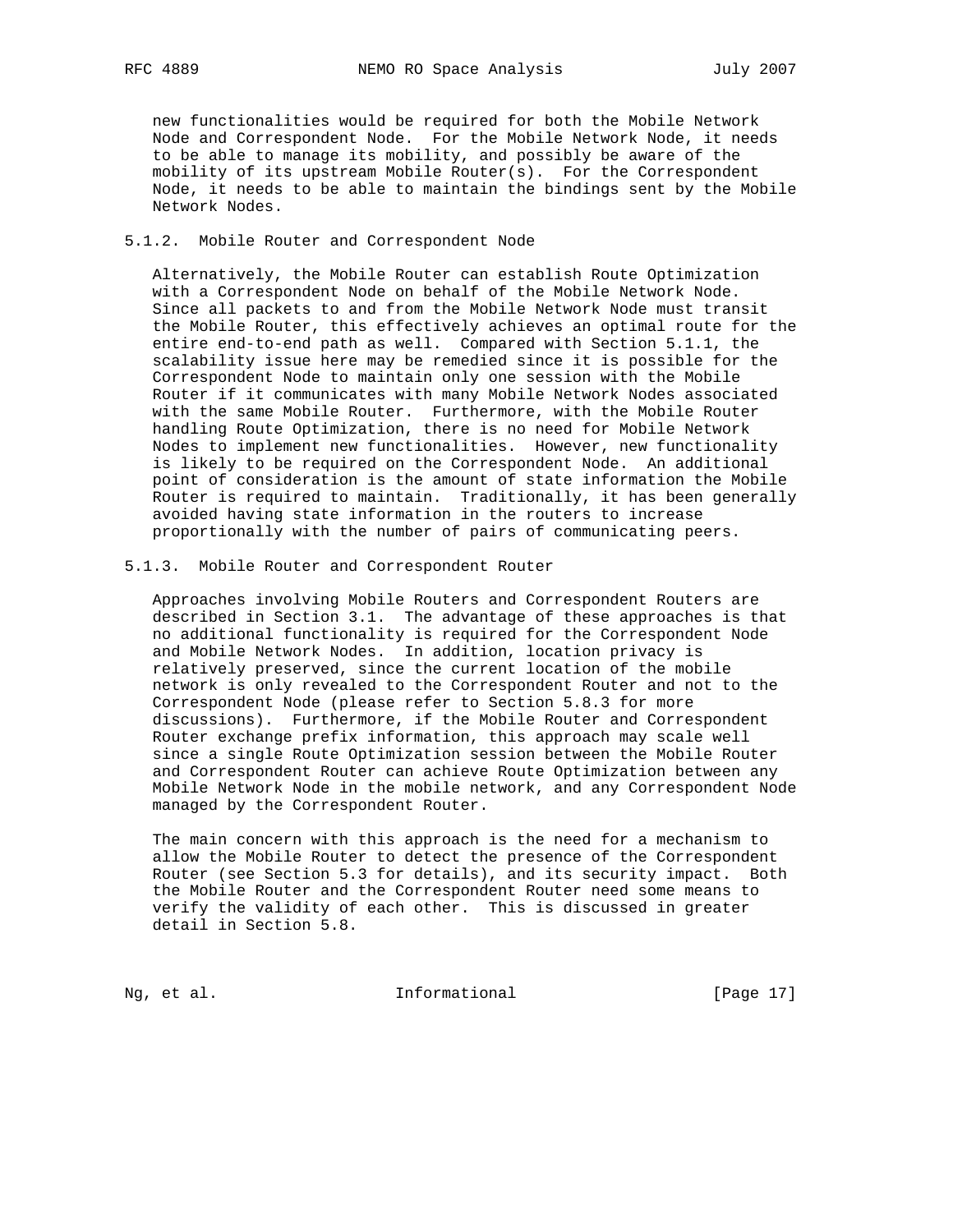A deployment consideration with respect to the use of Correspondent Router is the location of the Correspondent Router relative to the Correspondent Node. On one hand, deploying the Correspondent Router nearer to the Correspondent Node would result in a more optimal path. On the other hand, a Correspondent Router that is placed farther away from the Correspondent Node can perform Route Optimization on behalf of more Correspondent Nodes.

#### 5.1.4. Entities in the Infrastructure

 Approaches using entities in the infrastructure are described in Section 3.3. The advantages of this approach include, firstly, not requiring new functionalities to be implemented on the Mobile Network Nodes and Correspondent Nodes, and secondly, having most of the complexity shifted to nodes in the infrastructure. However, one main issue with this approach is how the Mobile Router can detect the presence of such entities, and why the Mobile Router should trust these entities. This may be easily addressed if such entity is a Home Agent of the Mobile Router (such as in the global Home Agent to Home Agent protocol [14]). Another concern is that the resulting path may not be a true optimized one, since it depends on the relative positions of the infrastructure entities with respect to the mobile network and the Correspondent Node.

# 5.2. Who Initiates Route Optimization? When?

 Having determined the entities involved in the Route Optimization in the previous sub-section, the next question is which of these entities should initiate the Route Optimization session. Usually, the node that is moving (i.e., Mobile Network Node or Mobile Router) is in the best position to detect its mobility. Thus, in general, it is better for the mobile node to initiate the Route Optimization session in order to handle the topology changes in any kind of mobility pattern and achieve the optimized route promptly. However, when the mobile node is within a nested mobile network, the detection of the mobility of upstream Mobile Routers may need to be conveyed to the nested Mobile Network Node. This might incur longer signaling delay as discussed in Section 4.3.

 Some solution may enable the node on the correspondent side to initiate the Route Optimization session in certain situations. For instance, when the Route Optimization state that is already established on the Correspondent Entity is about to expire but the communication is still active, depending on the policy, the Correspondent Entity may initiate a Route Optimization request with the mobile node side.

Ng, et al. 10. Informational 1. [Page 18]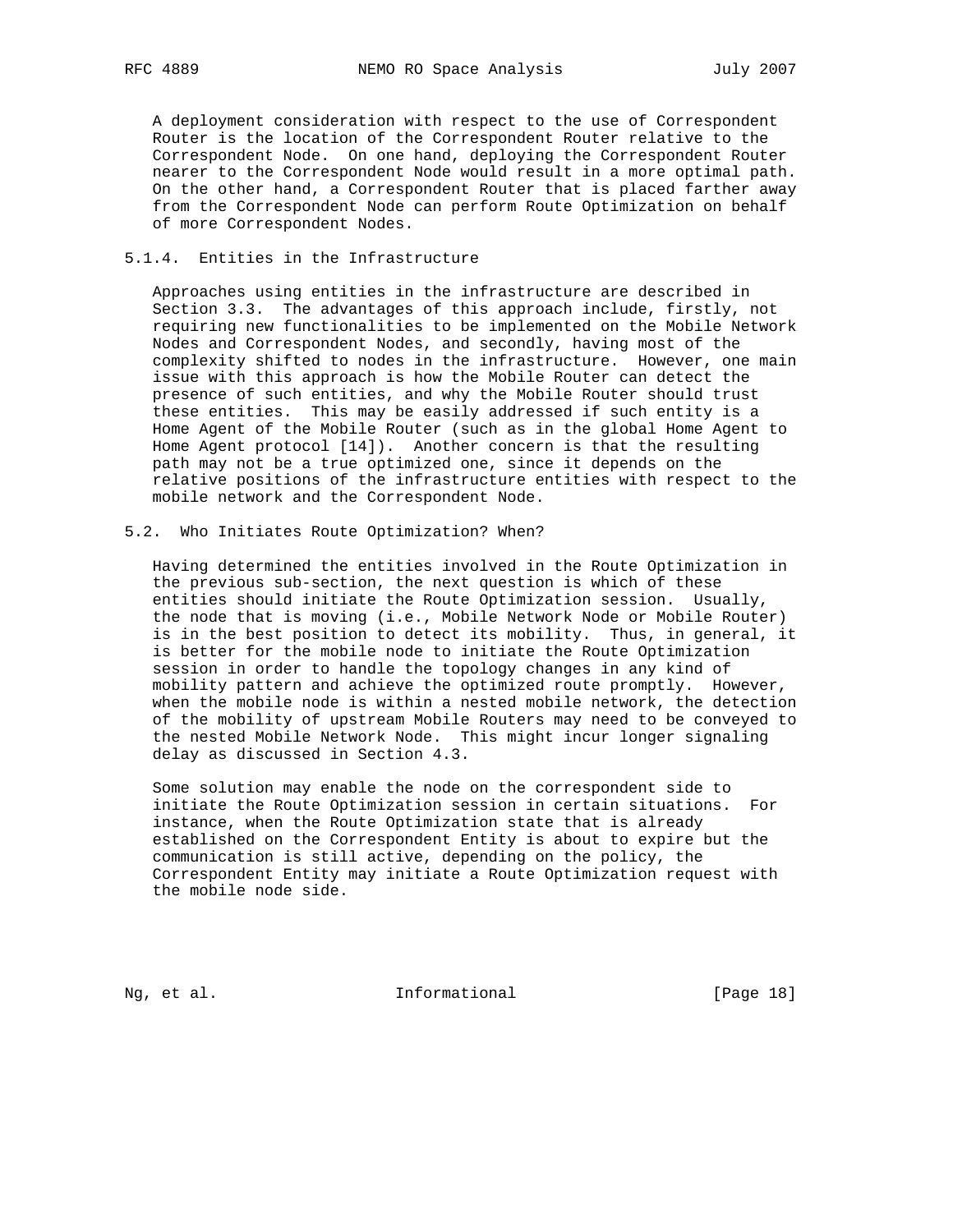There is also the question of when Route Optimization should be initiated. Because Route Optimization would certainly incur tradeoffs of various forms, it might not be desirable for Route Optimization to be performed for any kind of traffic. This is, however, implementation specific and policy driven.

 A related question is how often signaling messages should be sent to maintain the Route Optimization session. Typically, signaling messages are likely to be sent whenever there are topological changes. The discussion in Section 4.1 should be considered. In addition, a Lifetime value is often used to indicate the period of validity for the Route Optimization session. Signaling messages would have to be sent before the Lifetime value expires in order to maintain the Route Optimization session. The choice of Lifetime value needs to balance between different considerations. On one hand, a short Lifetime value would increase the amount of signaling overhead. On the other hand, a long Lifetime value may expose the Correspondent Entity to the risk of having an obsolete binding cache entry, which creates an opportunity for an attacker to exploit.

#### 5.3. How Is Route Optimization Capability Detected?

 The question here is how the initiator of Route Optimization knows whether the Correspondent Entity supports the functionality required to established a Route Optimization session. The usual method is for the initiator to attempt Route Optimization with the Correspondent Entity. Depending on the protocol specifics, the initiator may receive (i) a reply from the Correspondent Entity indicating its capability, (ii) an error message from the Correspondent Entity, or (iii) no response from the Correspondent Entity within a certain time period. This serves as an indication of whether or not the Correspondent Entity supports the required functionality to establish Route Optimization. This form of detection may incur additional delay as a penalty when the Correspondent Entity does not have Route Optimization capability, especially when the Route Optimization mechanism is using in-band signaling.

 When the Correspondent Entity is not the Correspondent Node but a Correspondent Router, an immediate question is how its presence can be detected. One approach is for the initiator to send an Internet Control Message Protocol (ICMP) message containing the address of the Correspondent Node to a well-known anycast address reserved for all Correspondent Routers [7][8]. Only the Correspondent Router that is capable of terminating the Route Optimization session on behalf of the Correspondent Node will respond. Another way is to insert a Router Alert Option (RAO) into a packet sent to the Correspondent Node [9]. Any Correspondent Router en route will process the Router Alert Option and send a response to the Mobile Router.

Ng, et al. 111 Informational 111 [Page 19]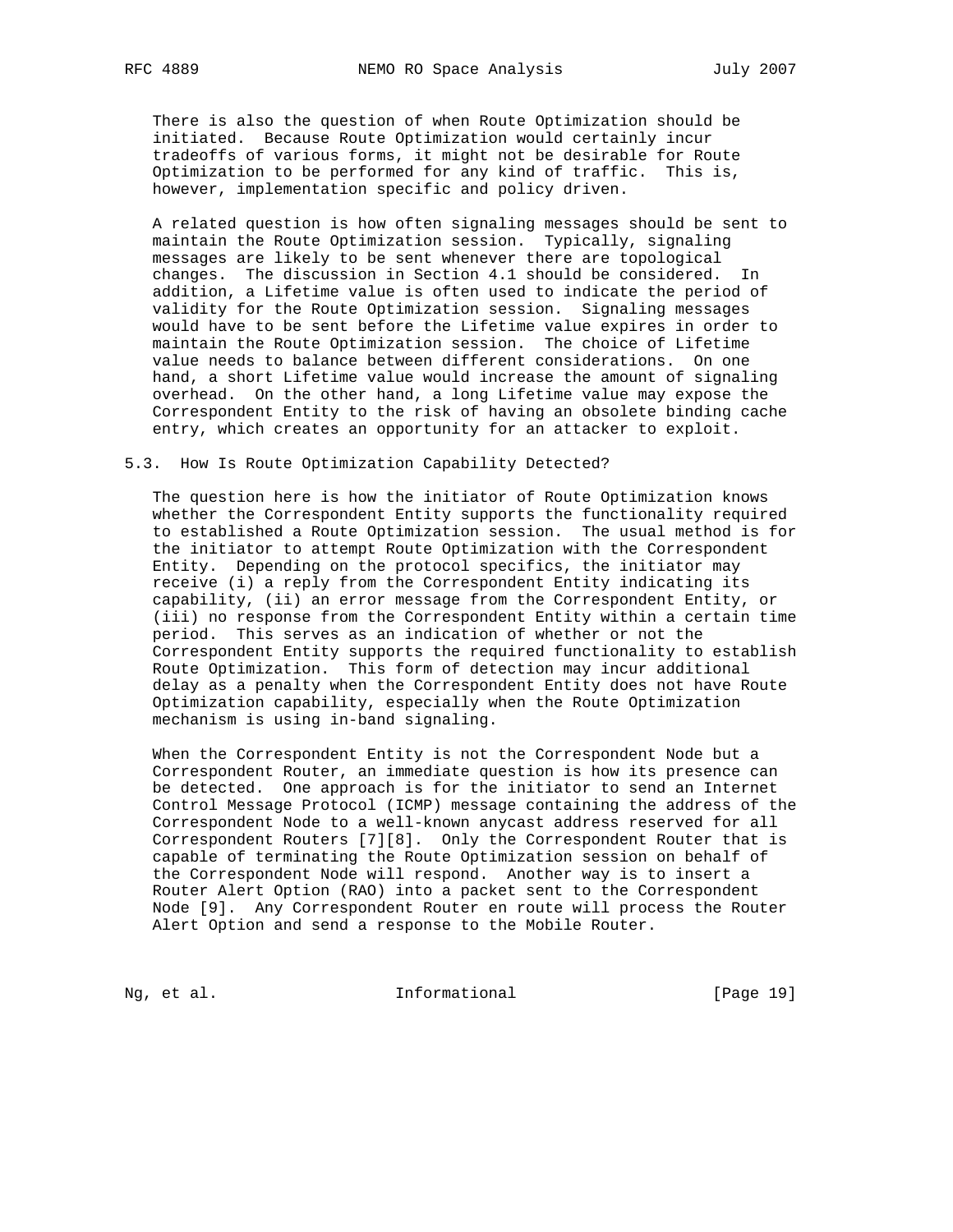Both approaches need to consider the possibility of multiple Correspondent Routers responding to the initiator, and both approaches will generate additional traffic or processing load to other routers. Furthermore, both approaches have yet to consider how the initiator can verify the authenticity of the Correspondent Routers that responded.

5.4. How is the Address of the Mobile Network Node Represented?

 Normally, Route Optimization would mean that a binding between the address of a Mobile Network Node and the location of the mobile network is registered at the Correspondent Entity. Before exploring different ways of binding (see Section 5.5), one must first ask how the address of the Mobile Network Node is represented. Basically, there are two ways to represent the Mobile Network Node's address:

o inferred by the use of the Mobile Network Prefix, or

o explicitly specifying the address of the Mobile Network Node.

 Using the Mobile Network Prefix would usually mean that the initiator is the Mobile Router, and has the benefit of binding numerous Mobile Network Nodes with one signaling. However, it also means that if location privacy is compromised, the location privacy of an entire Mobile Network Prefix would be compromised.

 On the other hand, using the Mobile Network Node's address would mean that either the initiator is the Mobile Network Node itself or the Mobile Router is initiating Route Optimization on behalf of the Mobile Network Node. Initiation by the Mobile Network Node itself means that the Mobile Network Node must have new functionalities implemented, while initiation by the Mobile Router means that the Mobile Router must maintain some Route Optimization states for each Mobile Network Node.

5.5. How Is the Mobile Network Node's Address Bound to Location?

 In order for route to be optimized, it is generally necessary for the Correspondent Entity to create a binding between the address and the location of the Mobile Network Node. This can be done in the following ways:

- o binding the address to the location of the parent Mobile Router,
- o binding the address to a sequence of upstream Mobile Routers, and
- o binding the address to the location of the root Mobile Router.

Ng, et al. 11. Informational 11. [Page 20]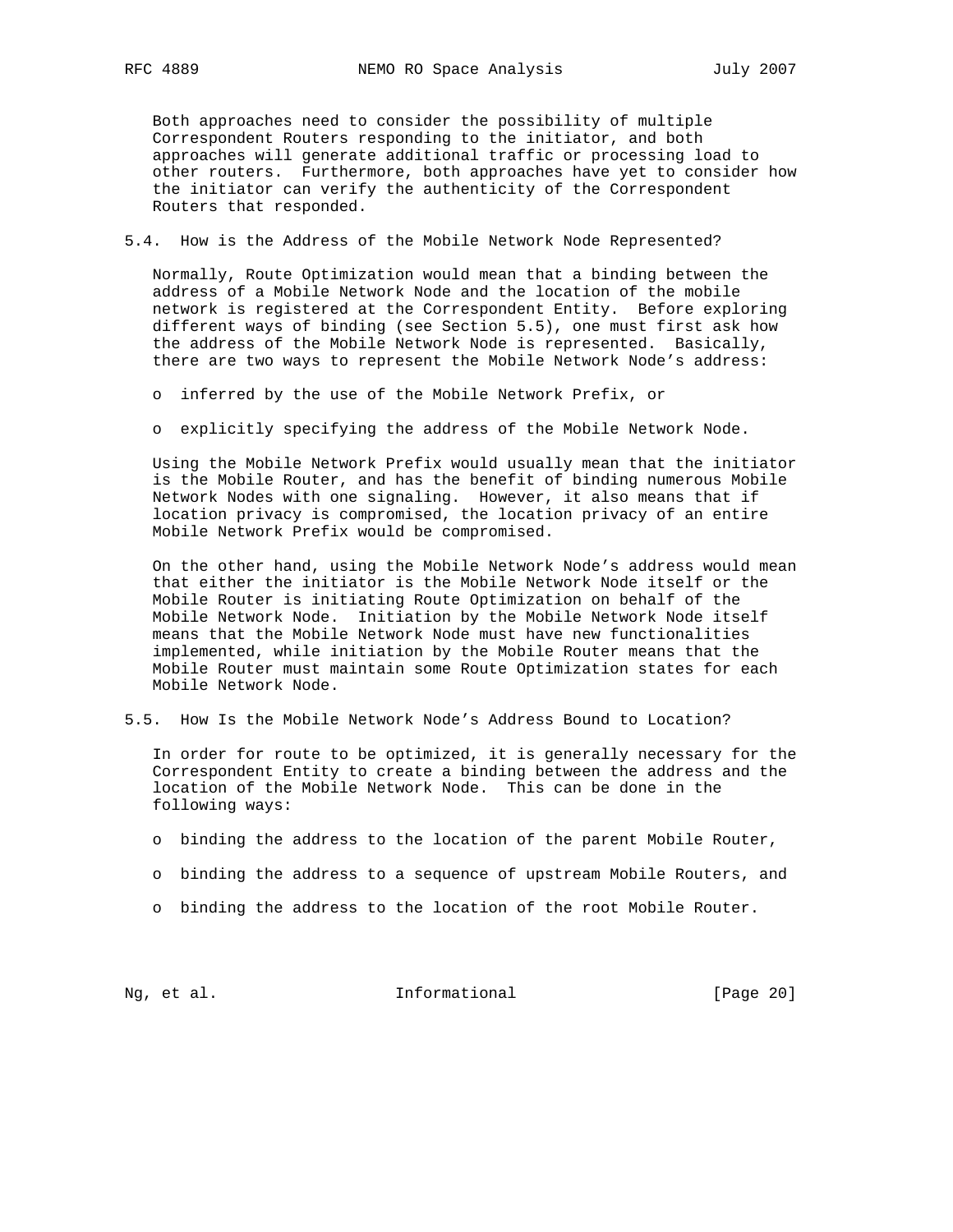These are described in the following sub-sections.

5.5.1. Binding to the Location of Parent Mobile Router

 By binding the address of Mobile Network Node to the location of its parent Mobile Router, the Correspondent Entity would know how to reach the Mobile Network Node via the current location of the parent Mobile Router. This can be done by:

o Binding Update with Mobile Network Prefix

 This can be viewed as a logical extension to NEMO Basic Support, where the Mobile Router would send binding updates containing one or more Mobile Network Prefix options to the Correspondent Entity. The Correspondent Entity having received the Binding Update, can then set up a bi-directional tunnel with the Mobile Router at the current Care-of Address of the Mobile Router, and inject a route to its routing table so that packets destined for addresses in the Mobile Network Prefix would be routed through the bi-directional tunnel.

 Note that in this case, the address of the Mobile Network Node is implied by the Mobile Network Prefix (see Section 5.4).

o Sending Information of Parent Mobile Router

 This involves the Mobile Network Node sending the information of its Mobile Router to the Correspondent Entity, thus allowing the Correspondent Entity to establish a binding between the address of the Mobile Network Node to the location of the parent Mobile Router. An example of such an approach would be [11].

o Mobile Router as a Proxy

 Another approach is for the parent Mobile Router to act as a "proxy" for its Mobile Network Nodes. In this case, the Mobile Router uses the standard Mobile IPv6 Route Optimization procedure to bind the address of a Mobile Network Node to the Mobile Router's Care-of Address. For instance, when the Mobile Network Node is a Local Fixed Node without Mobile IPv6 Route Optimization functionality, the Mobile Router may initiate the Return Routability procedure with a Correspondent Node on behalf of the Local Fixed Node. An example of such an approach would be [20][21][22].

 On the other hand, if the Mobile Network Node is a Visiting Mobile Node, it might be necessary for the Visiting Mobile Node to delegate the rights of Route Optimization signaling to the Mobile

Ng, et al. 11. Informational [Page 21]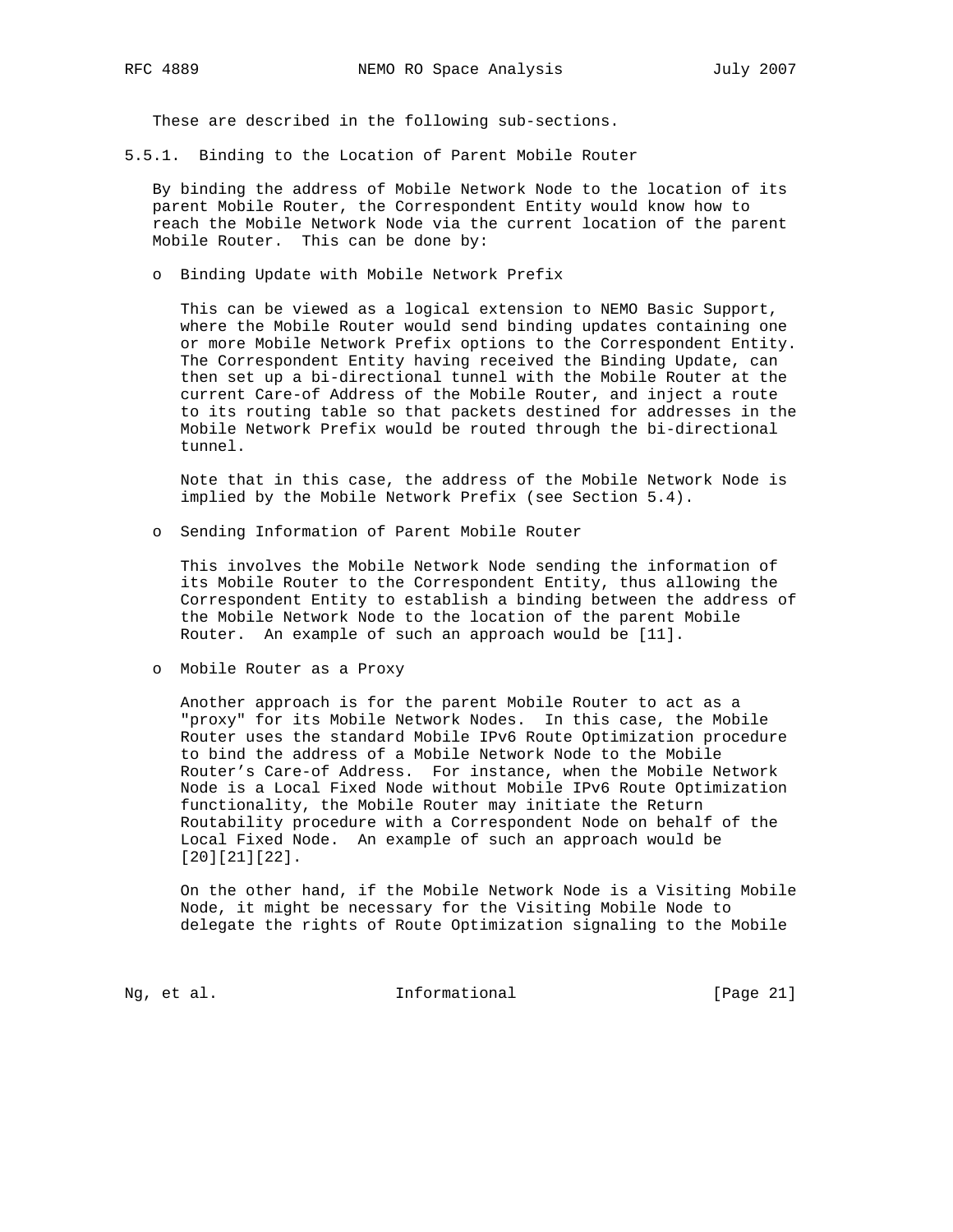Router (see [23] for an example of such delegation). With this delegation, either the Visiting Mobile Network Node or the Mobile Router can initiate the Return Routability procedure with the Correspondent Node. For the case where the Return Routability procedure is initiated by the Visiting Mobile Node, the Mobile Router will have to transparently alter the content of the Return Routability signaling messages so that packets sent from the Correspondent Node to the Visiting Node will be routed to the Care-of Address of the Mobile Router once Route Optimization is established. The case where the Return Routability procedure is initiated by the Mobile Router is similar to the case where the Mobile Network Node is a Local Fixed Node.

 For all of the approaches listed above, when the Mobile Network Node is deeply nested within a Mobile Network, the Correspondent Entity would need to gather Binding Updates from all the upstream Mobile Routers in order to build the complete route to reach the Mobile Network Node. This increases the complexity of the Correspondent Entity, as the Correspondent Entity may need to perform multiple binding cache look-ups before it can construct the complete route.

 Other than increasing the complexity of the Correspondent Entity, these approaches may incur extra signaling overhead and delay for a nested Mobile Network Node. For instance, every Mobile Router on the upstream of the Mobile Network Node needs to send Binding Updates to the Correspondent Entity. If this is done by the upstream Mobile Routers independently, it may incur additional signaling overhead. Also, since each Binding Update takes a finite amount of time to reach and be processed by the Correspondent Entity, the delay from the time an optimized route is changed till the time the change is registered on the Correspondent Entity will increase proportionally with the number of Mobile Routers on the upstream of the Mobile Network Node (i.e., the level of nesting of the Mobile Network Node).

 For "Binding Update with Mobile Network Prefix" and "Sending Information of Parent Mobile Router", new functionality is required at the Correspondent Entity, whereas "Mobile Router as a Proxy" keeps the functionality of the Correspondent Entity the same as a Mobile IPv6 Correspondent Node. However, this is done at an expense of the Mobile Routers, since in "Mobile Router as a Proxy", the Mobile Router must maintain state information for every Route Optimization session its Mobile Network Nodes have. Furthermore, in some cases, the Mobile Router needs to look beyond the standard IPv6 headers for ingress and egress packets, and alter the packet contents appropriately (this may impact end-to-end integrity, see 5.8.2).

 One advantage shared by all the approaches listed here is that only mobility protocol is affected. In other words, no modification is

Ng, et al. 11. Informational 11. [Page 22]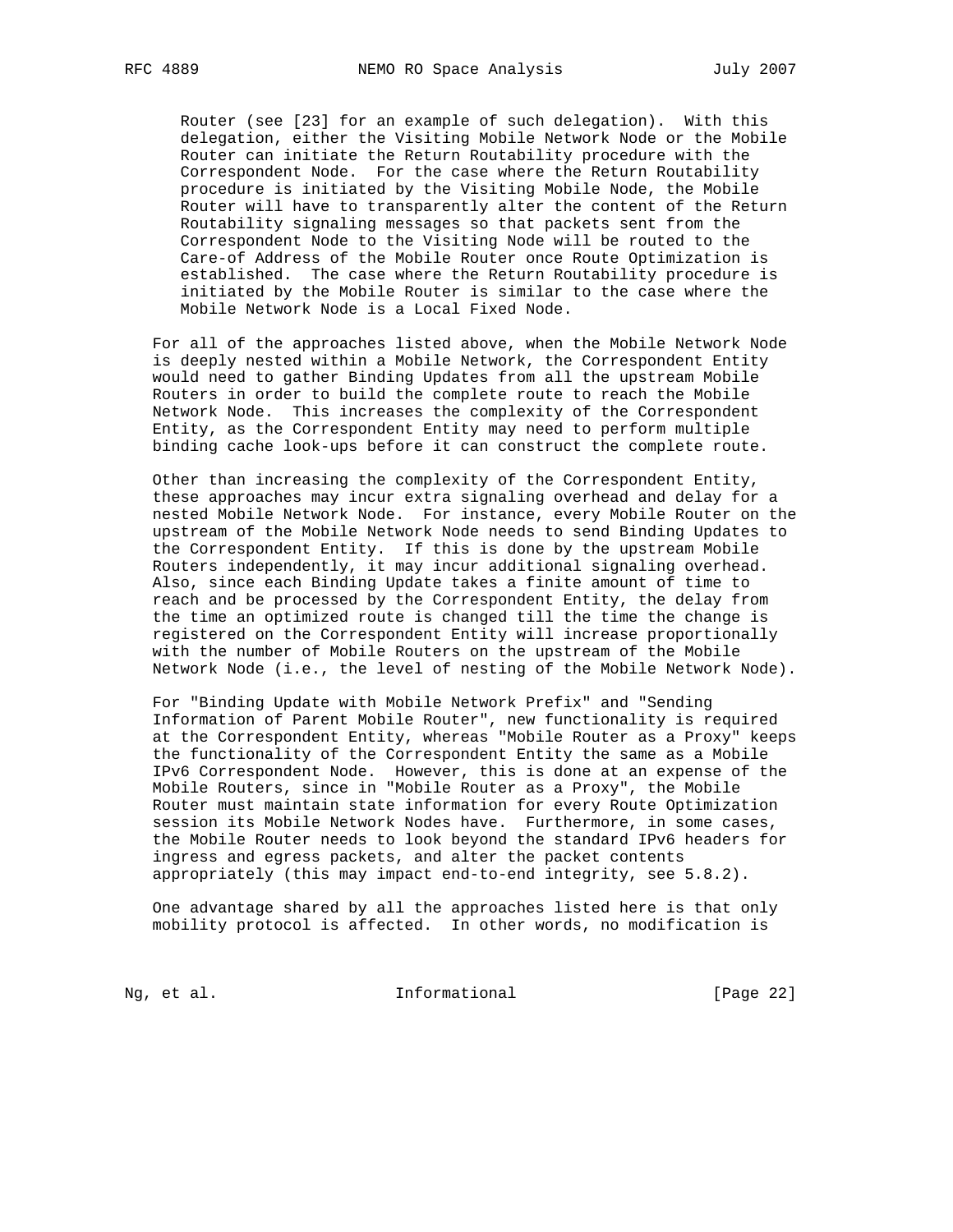required on other existing protocols (such as Neighbor Discovery). There is also no additional requirement on existing infrastructure (such as the access network).

 In addition, having upstream Mobile Routers send Binding Updates independently means that the Correspondent Entity can use the same binding cache entries of upstream Mobile Routers to construct the complete route to two Mobile Network Nodes that have common upstream Mobile Routers. This may translate to lower memory consumption since the Correspondent Entity need not store one complete route per Mobile Network Node when it is having Route Optimization sessions with multiple Mobile Network Nodes from the same mobile network.

5.5.2. Binding to a Sequence of Upstream Mobile Routers

 For a nested Mobile Network Node, it might be more worthwhile to bind its address to the sequence of points of attachment of upstream Mobile Routers. In this way, the Correspondent Entity can build a complete sequence of points of attachment from a single transmission of the binding information. Examples using this approach are [10] and [12].

 Different from Section 5.5.1, this approach constructs the complete route to a specific Mobile Network Node at the mobile network side, thus offering the opportunity to reduce the signaling overhead. Since the complete route is conveyed to the Correspondent Entity in a single transmission, it is possible to reduce the delay from the time an optimized route is changed till the time the change is registered on the Correspondent Entity to its minimum.

 One question that immediately comes to mind is how the Mobile Network Node gets hold of the sequence of locations of its upstream Mobile Routers. This is usually achieved by having such information inserted as special options in the Router Advertisement messages advertised by upstream Mobile Routers. To do so, not only must a Mobile Router advertise its current location to its Mobile Network Nodes, it must also relay information embedded in Router Advertisement messages it has received from its upstream Mobile Routers. This might imply a compromise of the mobility transparency of a mobile network (see Section 4.7). In addition, it also means that whenever an upstream Mobile Router changes its point of attachment, all downstream Mobile Network Nodes must perform Route Optimization signaling again, possibly leading to a "Signaling Storm" (see Section 4.1).

 A different method of conveying locations of upstream Mobile Routers is (such as used in [10]) where upstream Mobile Routers insert their current point of attachment into a Reverse Routing Header embedded

Ng, et al. 11. Informational 11. [Page 23]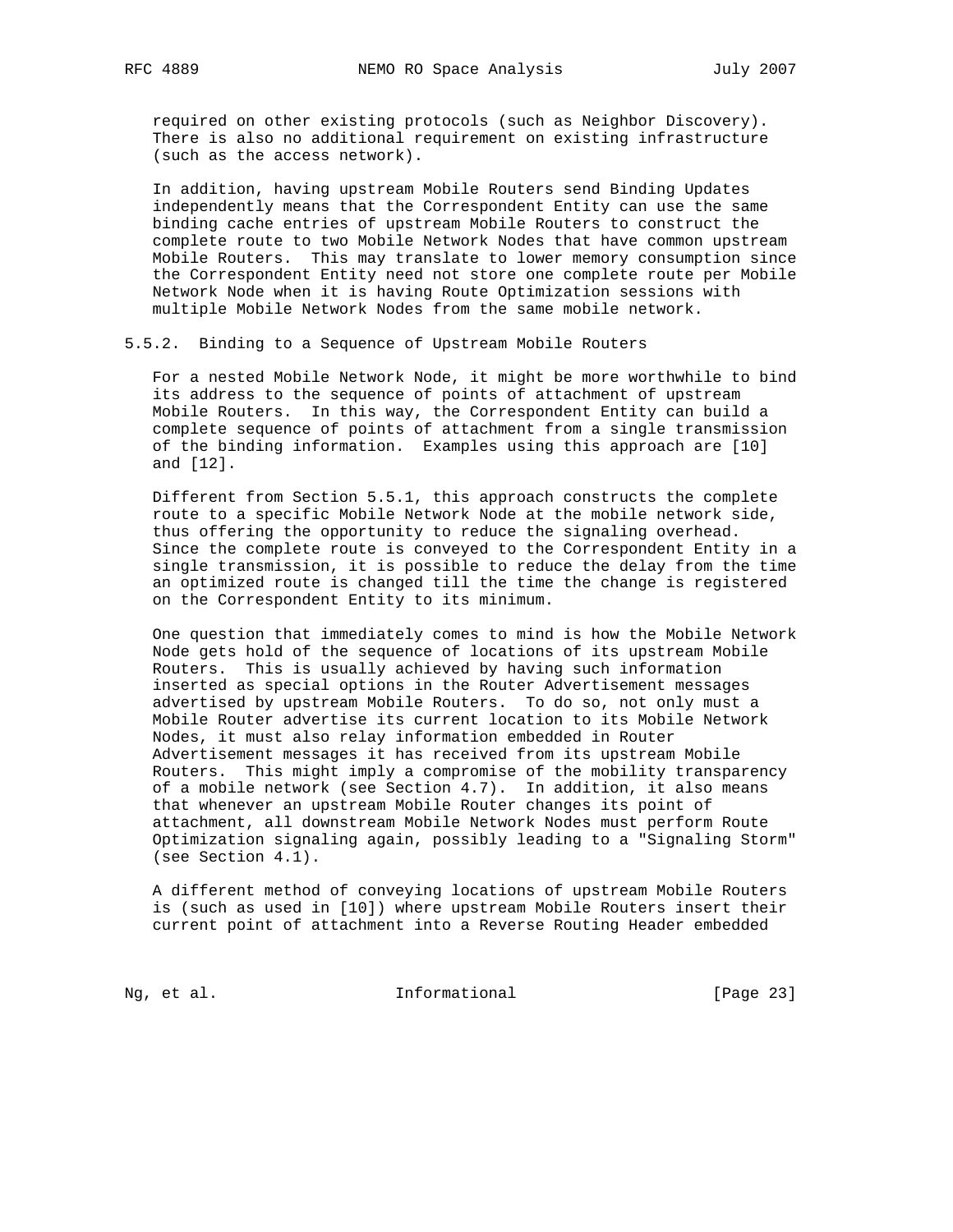within a packet sent by the Mobile Network Node. This may raise security concerns that will be discussed later in Section 5.8.2.

 In order for a Correspondent Entity to bind the address of a Mobile Network Node to a sequence of locations of upstream Mobile Routers, new functionalities need to be implemented on the Correspondent Entity. The Correspondent Entity also needs to store the complete sequence of locations of upstream Mobile Routers for every Mobile Network Node. This may demand more memory compared to Section 5.5.1 if the same Correspondent Entity has a lot of Route Optimization sessions with Mobile Network Nodes from the same nested Mobile Network. In addition, some amount of modifications or extension to existing protocols is also required, such as a new type of IPv6 routing header or a new option in the Router Advertisement message.

5.5.3. Binding to the Location of Root Mobile Router

 A third approach is to bind the address of the Mobile Network Node to the location of the root Mobile Router, regardless of how deeply nested the Mobile Network Node is within a nested Mobile Network. Whenever the Correspondent Entity needs to forward a packet to the Mobile Network Node, it only needs to forward the packet to this point of attachment. The mobile network will figure out how to forward the packet to the Mobile Network Node by itself. This kind of approach can be viewed as flattening the structure of a nested Mobile Network, so that it seems to the Correspondent Entity that every node in the Mobile Network is attached to the Internet at the same network segment.

There are various approaches to achieve this:

o Prefix Delegation

 Here, each Mobile Router in a nested mobile network is delegated a Mobile Network Prefix from the access router (such as using Dynamic Host Configuration Protocol (DHCP) Prefix Delegation [15]). Each Mobile Router also autoconfigures its Care-of Address from this delegated prefix. In this way, the Care-of Addresses of Mobile Routers are all from an aggregatable address space starting from the access router. A Mobile Network Node with Mobile IPv6 functionality may also autoconfigure its Care-of Address from this delegated prefix, and use standard Mobile IPv6 mechanism's to bind its Home Address to this Care-of Address.

Examples of this approach include [24], [25], and [26].

 This approach has the advantage of keeping the implementations of Correspondent Nodes unchanged. However, it requires the access

Ng, et al. 11. Informational 1. [Page 24]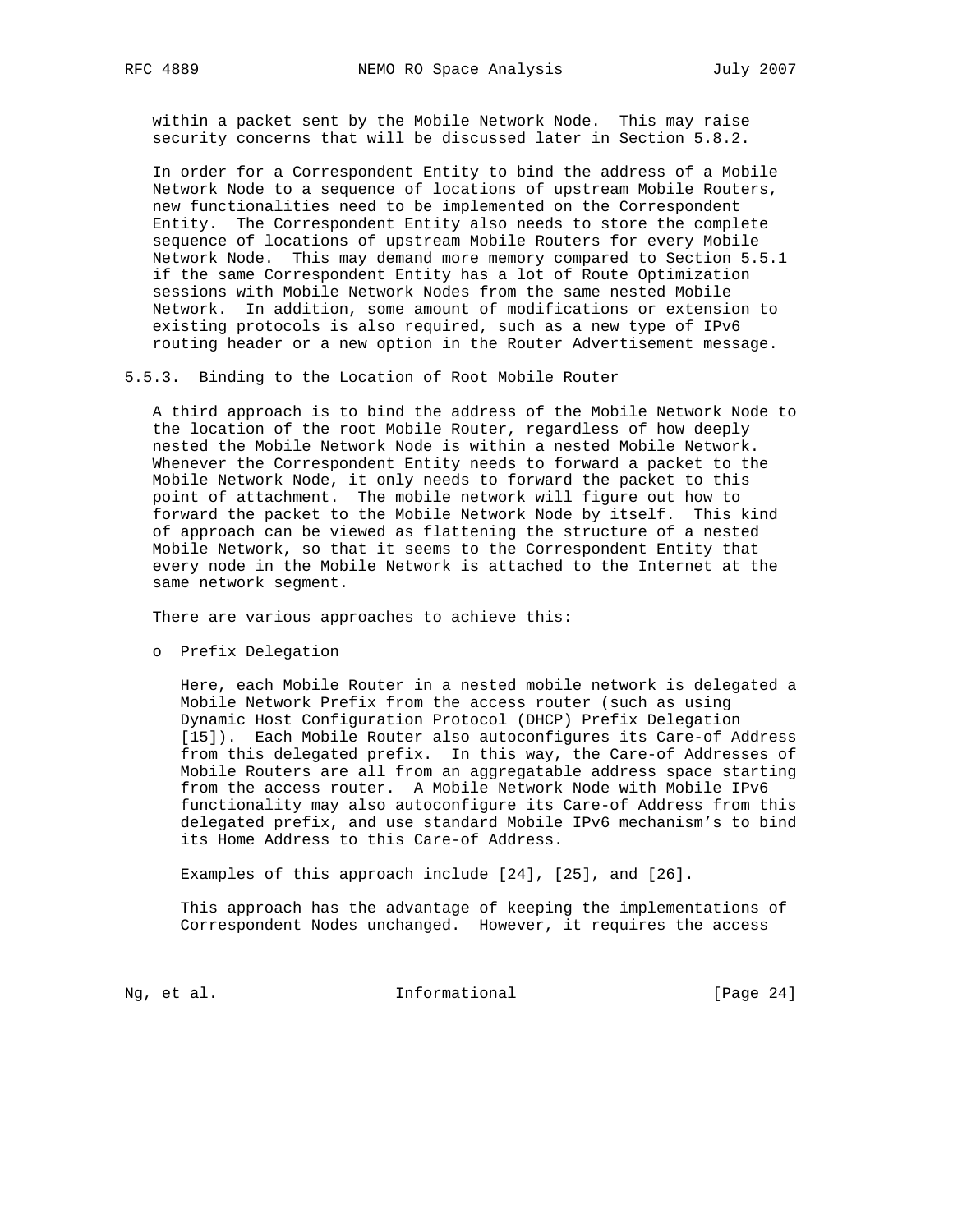router (or some other entity within the access network) and Mobile Router to possess prefix delegation functionality, and also maintain information on what prefix is delegated to which node. How to efficiently assign a subset of Mobile Network Prefix to child Mobile Routers could be an issue because Mobile Network Nodes may dynamically join and leave with an unpredictable pattern. In addition, a change in the point of attachment of the root Mobile Router will also require every nested Mobile Router (and possibly Visiting Mobile Nodes) to change their Care-of Addresses and delegated prefixes. These will cause a burst of Binding Updates and prefix delegation activities where every Mobile Router and every Visiting Mobile Node start sending Binding Updates to their Correspondent Entities.

o Neighbor Discovery Proxy

 This approach (such as [27] and [28]) achieves Route Optimization by having the Mobile Router act as a Neighbor Discovery [29] proxy for its Mobile Network Nodes. The Mobile Router will configure a Care-of Address from the network prefix advertised by its access router, and also relay this prefix to its subnets. When a Mobile Network Node configures an address from this prefix, the Mobile Router will act as a Neighbor Discovery proxy on its behalf. In this way, the entire mobile network and its access network form a logical multilink subnet, thus eliminating any nesting.

 This approach has the advantage of keeping the implementations of Correspondent Nodes unchanged. However, it requires the root Mobile Router to act as a Neighbor Discovery proxy for all the Mobile Network Nodes that are directly or indirectly attached to it. This increases the processing load of the root Mobile Router. In addition, a change in the point of attachment of the root Mobile Router will require every nested Mobile Router (and possibly Visiting Mobile Nodes) to change their Care-of Addresses. Not only will this cause a burst of Binding Updates where every Mobile Router and every Visiting Mobile Node start sending Binding Updates to their Correspondent Entities, it will also cause a burst of Duplicate Address Discovery messages to be exchanged between the mobile network and the access network. Furthermore, Route Optimization for Local Fixed Nodes is not possible without new functionalities implemented on the Local Fixed Nodes.

o Hierarchical Registrations

 Hierarchical Registration involves Mobile Network Nodes (including nested Mobile Routers) registering themselves with either their parent Mobile Routers or the root Mobile Router itself. After registrations, Mobile Network Nodes would tunnel packets directly

Ng, et al. 11. Informational 11. [Page 25]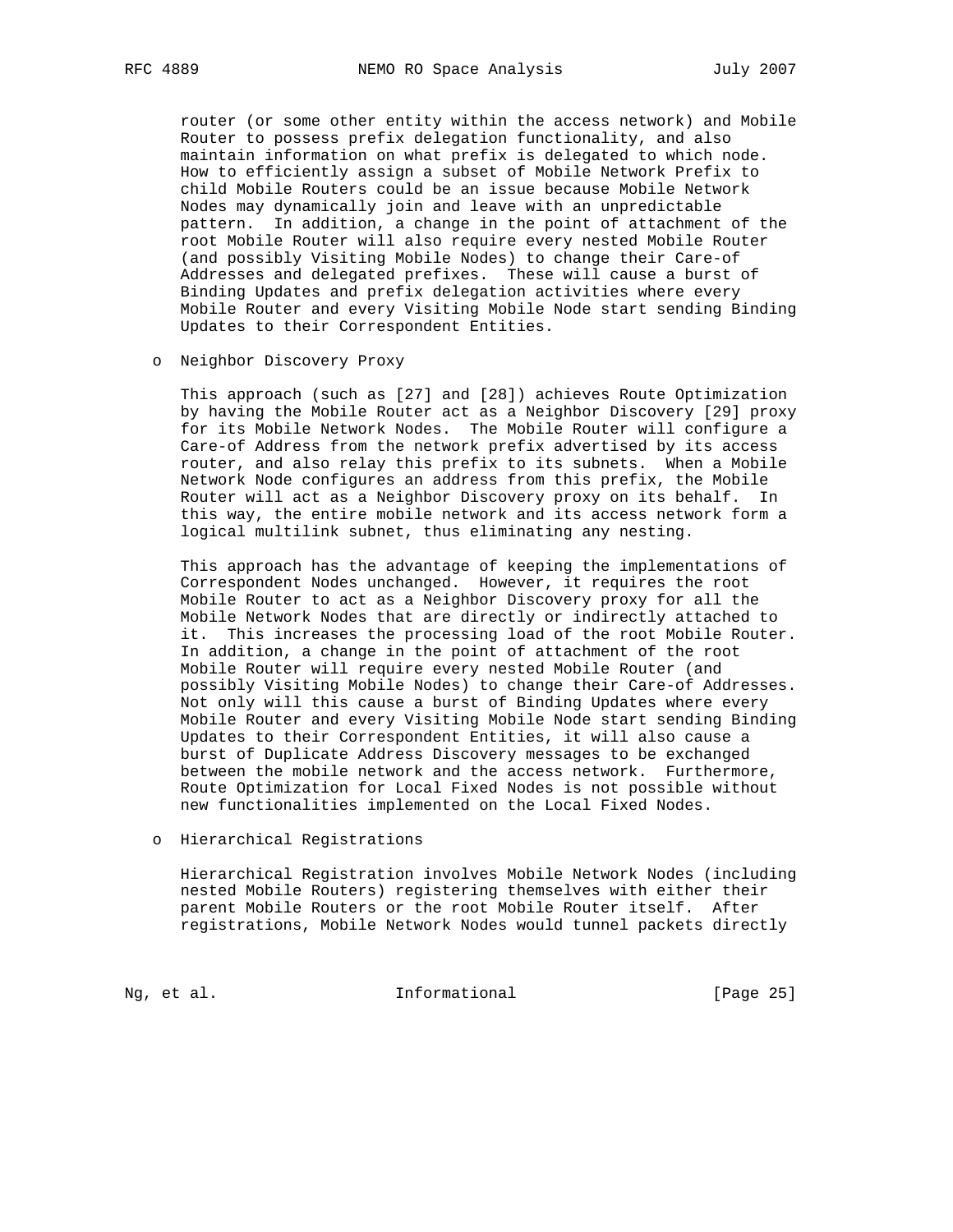to the upstream Mobile Router they register with. At the root Mobile Router, packets tunneled from sub-Mobile Routers or Mobile Network Nodes are tunneled directly to the Correspondent Entities, thus avoiding nested tunneling.

 One form of such an approach uses the principle of Hierarchical Mobile IPv6 [13], where the root Mobile Router acts as a Mobility Anchor Point. It is also possible for each parent Mobile Router to act as Mobility Anchor Points for its child Mobile Routers, thus forming a hierarchy of Mobility Anchor Points. One can also view these Mobility Anchor Points as local Home Agents, thus forming a cascade of mobile Home Agents. In this way, each Mobile Router terminates its tunnel at its parent Mobile Router. Hence, although there are equal numbers of tunnels as the level of nestings, there is no tunnel encapsulated within another.

Examples of this approach include [30], [31], [32], and [33].

 An advantage of this approach is that the functionalities of the Correspondent Nodes are unchanged.

o Mobile Ad-Hoc Routing

 It is possible for nodes within a mobile network to use Mobile Ad hoc routing for packet-forwarding between nodes in the same mobile network. An approach of doing so might involve a router acting as a gateway for connecting nodes in the mobile network to the global Internet. All nodes in the mobile network would configure their Care-of Addresses from one or more prefixes advertised by that gateway, while their parent Mobile Routers use Mobile Ad-hoc routing to forward packets to that gateway or other destinations inside the mobile network.

 One advantage that is common to all the approaches listed above is that local mobility of a Mobile Network Node within a nested mobile network is hidden from the Correspondent Entity.

## 5.6. How Is Signaling Performed?

 In general, Route Optimization signaling can be done either in-plane, off-plane, or both. In-plane signaling involves embedding signaling information into headers of data packets. A good example of in-plane signaling would be Reverse Routing Header [10]. Off-plane signaling uses dedicated signaling packets rather than embedding signaling information into headers of data packets. Proposals involving the sending of Binding Updates fall into this category.

Ng, et al. 10. Informational 1. [Page 26]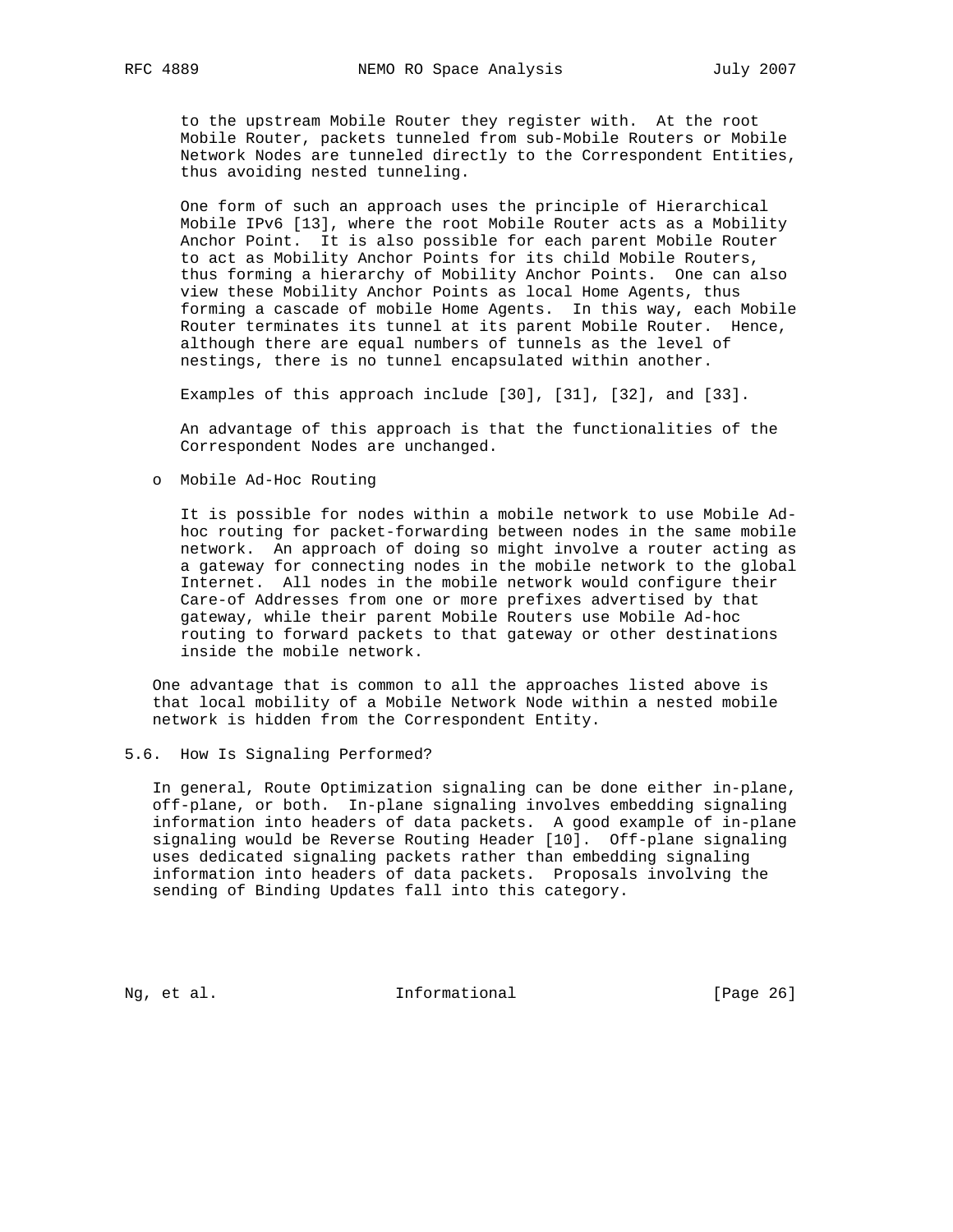The advantage of in-plane signaling is that any change in the mobile network topology can be rapidly propagated to the Correspondent Entity as long as there is a continuous stream of data to be transmitted. However, this might incur a substantial overhead on the data packets. Off-plane signaling, on the other hand, sends signaling messages independently from the data packet. This has the advantage of reducing the signaling overhead in situations where there are relatively fewer topological changes to the mobile network. However, data packet transmission may be disrupted while off-plane signaling takes place.

 An entirely different method of signaling makes use of upper-layer protocols to establish the bindings between the address of a Mobile Network Node and the location of the mobile network. Such binding information can then be passed down to the IP layer to insert the appropriate entry in the Binding Cache or routing table. An example of such a mechanism is [34], which uses the Session Initiation Protocol (SIP) to relay binding information.

5.7. How Is Data Transmitted?

 With Route Optimization established, one remaining question to be answered is how data packets can be routed to follow the optimized route. There are the following possible approaches:

o Encapsulations

 One way to route packets through the optimized path is to use IP in-IP encapsulations [35]. In this way, the original packet can be tunneled to the location bound to the address of the Mobile Network Node using the normal routing infrastructure. Depending on how the location is bound to the address of the Mobile Network Node, the number of encapsulations required might vary.

 For instance, if the Correspondent Entity knows the full sequence of points of attachment, it might be necessary for there to be multiple encapsulations in order to forward the data packet through each point of attachment. This may lead to the need for multiple tunnels and extra packet header overhead. It is possible to alleviate this by using Robust Header Compression techniques [36][37][38] to compress the multiple tunnel packet headers.

# o Routing Headers

 A second way to route packets through the optimized path is to use routing headers. This is useful especially for the case where the Correspondent Entity knows the sequence of locations of upstream Mobile Routers (see Section 5.5.2), since a routing header can

Ng, et al. 10. Informational 11. [Page 27]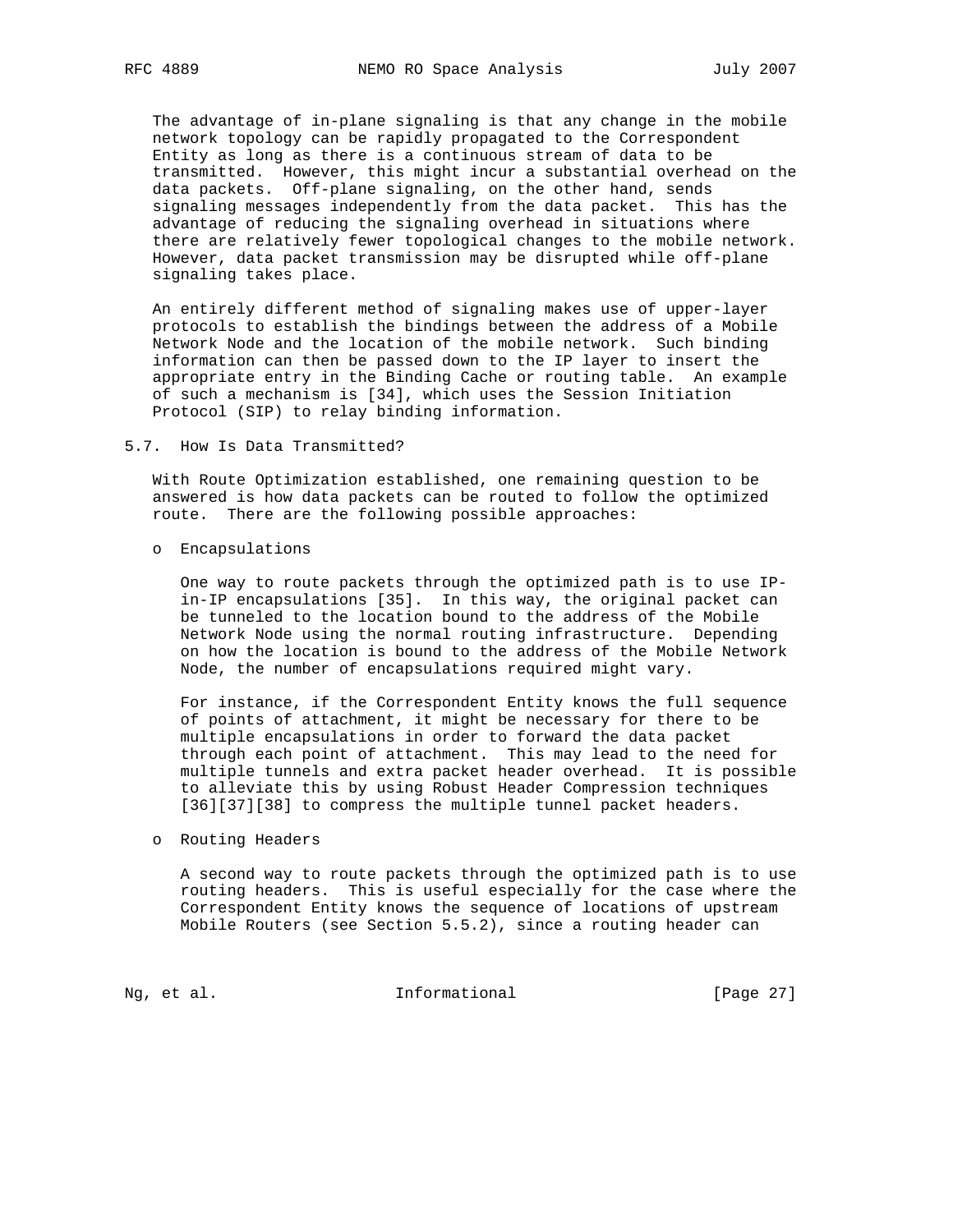contain multiple intermediate destinations. Each intermediate destination corresponds to a point of attachment bound to the address of the Mobile Network Node.

 This requires the use of a new Routing Header type, or possibly an extension of the Type 2 Routing Header as defined by Mobile IPv6 to contain multiple addresses instead of only one.

o Routing Entries in Parent Mobile Routers

 Yet another way is for parent Mobile Routers to install routing entries in their routing table that will route Route Optimized packets differently, most likely based on source address routing. This usually applies to approaches described in Section 5.5.3. For instance, the Prefix Delegation approach [24][25][26] would require parent Mobile Routers to route packets differently if the source address belongs to the prefix delegated from the access network.

- 5.8. What Are the Security Considerations?
- 5.8.1. Security Considerations of Address Binding

 The most important security consideration in Route Optimization is certainly the security risks a Correspondent Entity is exposed to by creating a binding between the address of a Mobile Network Node and the specified location(s) of the mobile network. Generally, it is assumed that the Correspondent Entity and Mobile Network Node do not share any pre-existing security association. However, the Correspondent Entity must have some ways of verifying the authenticity of the binding specified, else it will be susceptible to various attacks described in [19], such as snooping (sending packets meant for a Mobile Network Node to an attacker) or denial-of-service (DoS) (flooding a victim with packets meant for a Mobile Network Node) attacks.

 When the binding is performed between the address of the Mobile Network Node and one Care-of Address (possibly of the Mobile Router; see Section 5.5.1 and Section 5.5.3), the standard Return Routability procedure specified in Mobile IPv6 might be sufficient to provide a reasonable degree of assurance to the Correspondent Entity. This also allows the Correspondent Entity to re-use existing implementations. But in other situations, an extension to the Return Routability procedure might be necessary.

 For instance, consider the case where the Mobile Router sends a Binding Update containing Mobile Network Prefix information to the Correspondent Entity (see Section 5.5.1). Although the Return

Ng, et al. 11. Informational 11. [Page 28]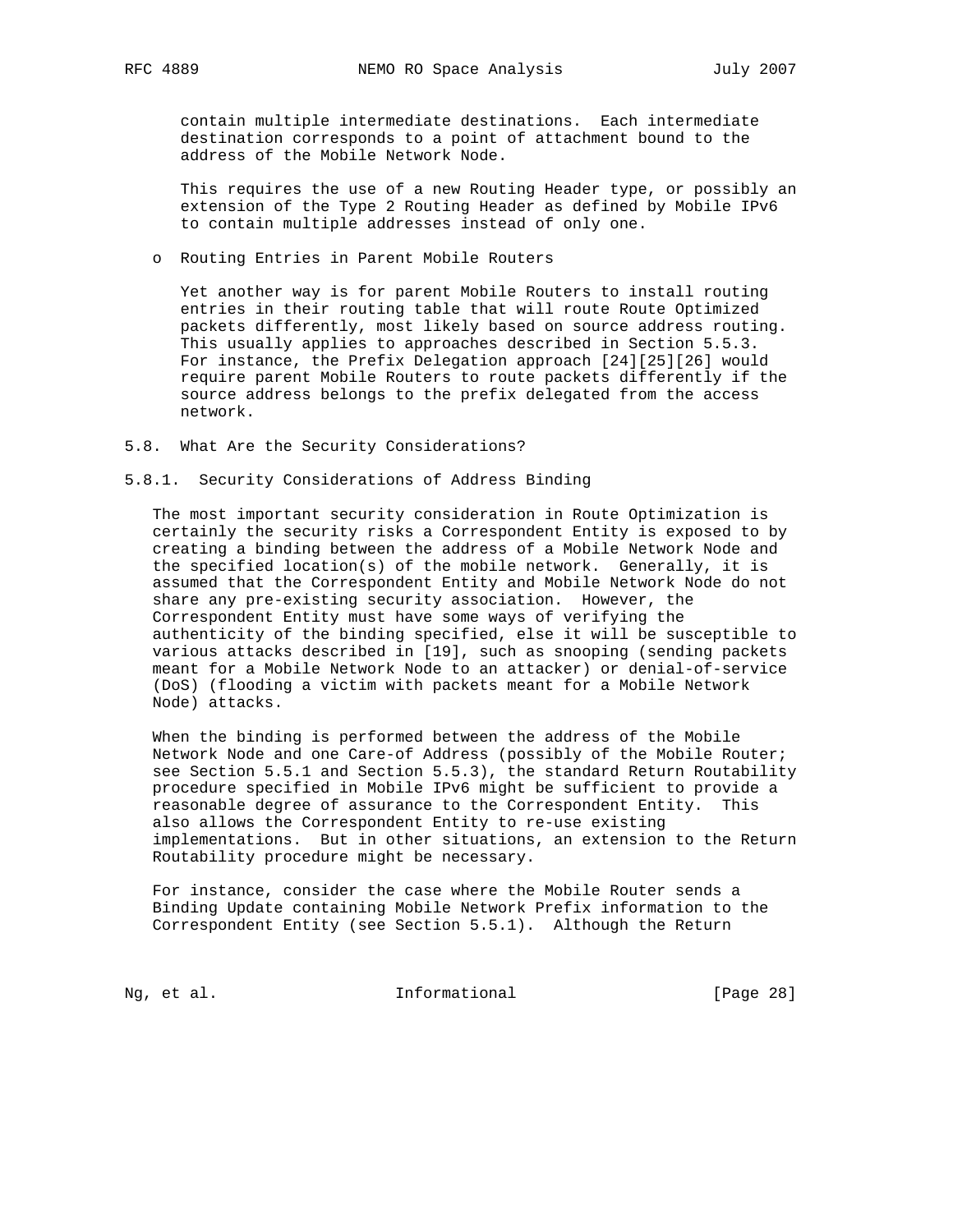Routability procedure allows the Correspondent Entity to verify that the Care-of and Home Addresses of the Mobile Router are indeed collocated, it does not allow the Correspondent Entity to verify the validity of the Mobile Network Prefix. If the Correspondent Entity accepts the binding without verification, it will be exposed to attacks where the attacker tricks the Correspondent Entity into forwarding packets destined for a mobile network to the attacker (snooping) or victim (DoS); [39] discusses this security threat further.

 The need to verify the validity of network prefixes is not constrained to Correspondent Entities. In approaches that involve the Correspondent Routers (see Section 5.1.3), there have been suggestions for the Correspondent Router to advertise the network prefix(es) of Correspondent Nodes that the Correspondent Router is capable of terminating Route Optimization on behalf of to Mobile Network Nodes. In such cases, the Mobile Network Nodes also need a mechanism to check the authenticity of such claims. Even if the Correspondent Routers do not advertise the network prefix, the Mobile Network Nodes also have the need to verify that the Correspondent Router is indeed a valid Correspondent Router for a given Correspondent Node.

 In Section 5.5.2, the registration signaling involves sending the information about one or more upstream Mobile Routers. The Correspondent Entity (or Home Agent) must also have the means to verify such information. Again, the standard Return Routability procedure as defined in [3] is inadequate here, as it is not designed to verify the reachability of an address over a series of upstream routers. An extension such as attaching a routing header to the Care-of Test (CoT) message to verify the authenticity of the locations of upstream Mobile Routers is likely to be needed. The risk, however, is not confined to Correspondent Entities. The Mobile Network Nodes are also under the threat of receiving false information from their upstream Mobile Routers, which they might pass to Correspondent Entities (this also implies that Correspondent Entities cannot rely on any security associations they have with the Mobile Network Nodes to establish the validity of address bindings). There are some considerations that this kind of on-path threat exists in the current Internet anyway especially when no (or weak) end-to end protection is used.

 All these concerns over the authenticity of addresses might suggest that perhaps a more radical and robust approach is necessary. This is currently under extensive study in various Working Groups of the IETF, and many related documents might be of interest here. For instance, in Secure Neighbor Discovery (SEND) [40], Cryptographically Generated Addresses (CGAs) [41] could be used to establish the

Ng, et al. 11. Informational [Page 29]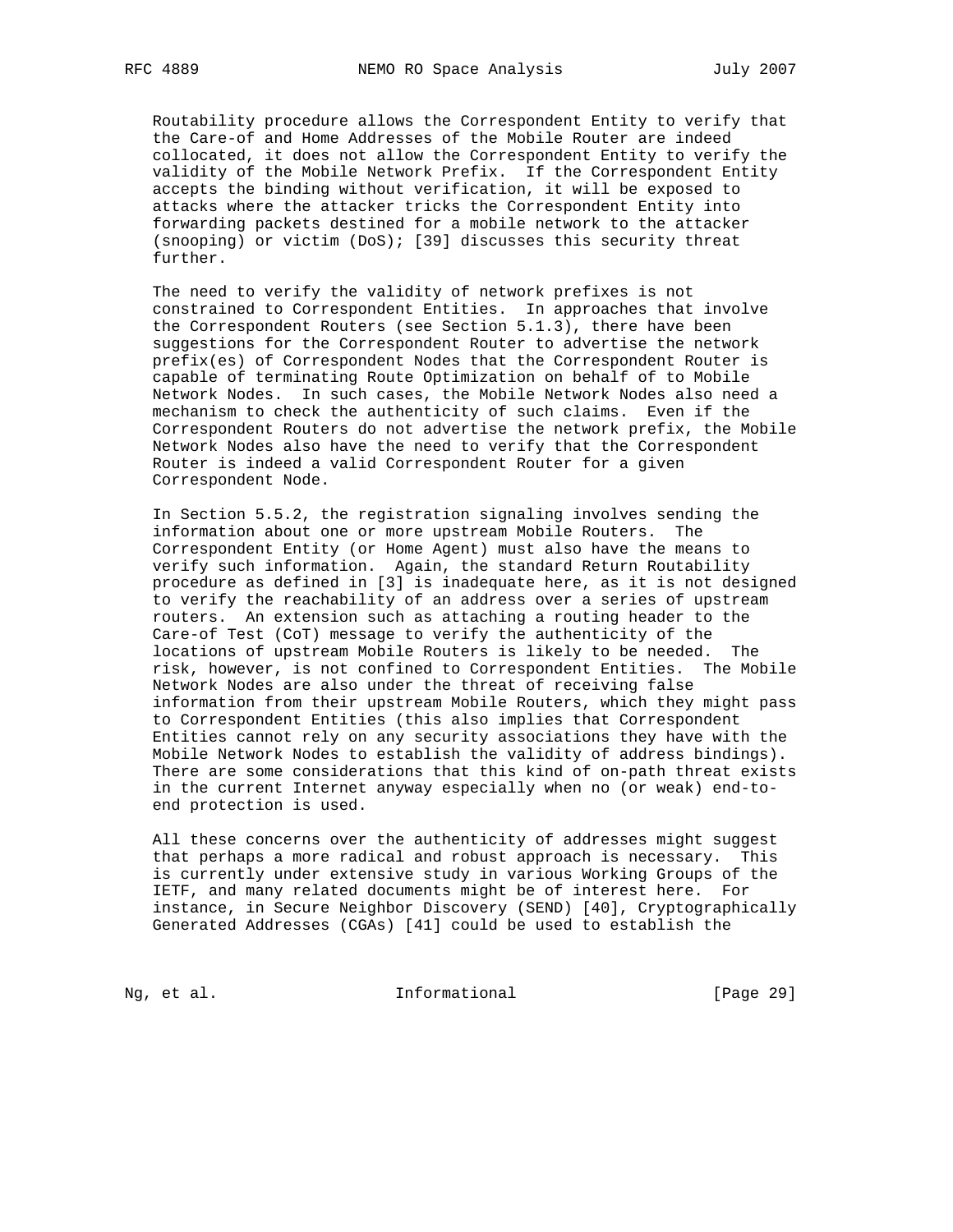ownership of Care-of Addresses. [42] employs the Home Agent to check the signaling messages sent by Mobile Routers to provide a way for Correspondent Entities to verify the authenticity of Mobile Network Prefixes specified. [18] documents various proposed enhancements to the Mobile IPv6 Route Optimization mechanism that might be applied to NEMO Route Optimization as well, such as [43], which allows the Correspondent Entity to authenticate a certain operator's Home Agent by verifying the associated certificate. The Host Identity Protocol (HIP) [44] with end-host mobility considerations [45] may be extended for NEMO Route Optimization as well.

 In addition, interested readers might want to refer to [46], which discussed the general problem of making Route Optimization in NEMO secure and explored some possible solution schemes. There is also a proposed mechanism in [23] for Mobile Network Node to delegate some rights to their Mobile Routers, which may be used to allow the Mobile Routers to prove their authenticities to Correspondent Entities when establishing Route Optimization sessions on behalf of the Mobile Network Nodes.

## 5.8.2. End-to-End Integrity

 In some of the approaches, such as "Mobile Router as a Proxy" in Section 5.5.1, the Mobile Router sends messages using the Mobile Network Node's address as the source address. This is done mainly to achieve zero new functionalities required at the Correspondent Entities and the Mobile Network Nodes. However, adopting such a strategy may interfere with existing or future protocols, most particularly security-related protocols. This is especially true when the Mobile Router needs to make changes to packets sent by Mobile Network Nodes. In a sense, these approaches break the end-to end integrity of packets. A related concern is that this kind of approach may also require the Mobile Router to inspect the packet contents sent to/by Mobile Network Nodes. This may prove to be difficult or impossible if such contents are encrypted.

 The concern over end-to-end integrity arises for the use of a Reverse Routing Header (see Section 5.5.2) too, since Mobile Routers would insert new contents to the header of packets sent by downstream Mobile Network Nodes. This makes it difficult for Mobile Network Nodes to protect the end-to-end integrity of such information with security associations.

#### 5.8.3. Location Privacy

 Another security-related concern is the issue of location privacy. This document currently does not consider the location privacy threats caused by an on-path eavesdropper. For more information on

Ng, et al. 11. Informational 11. [Page 30]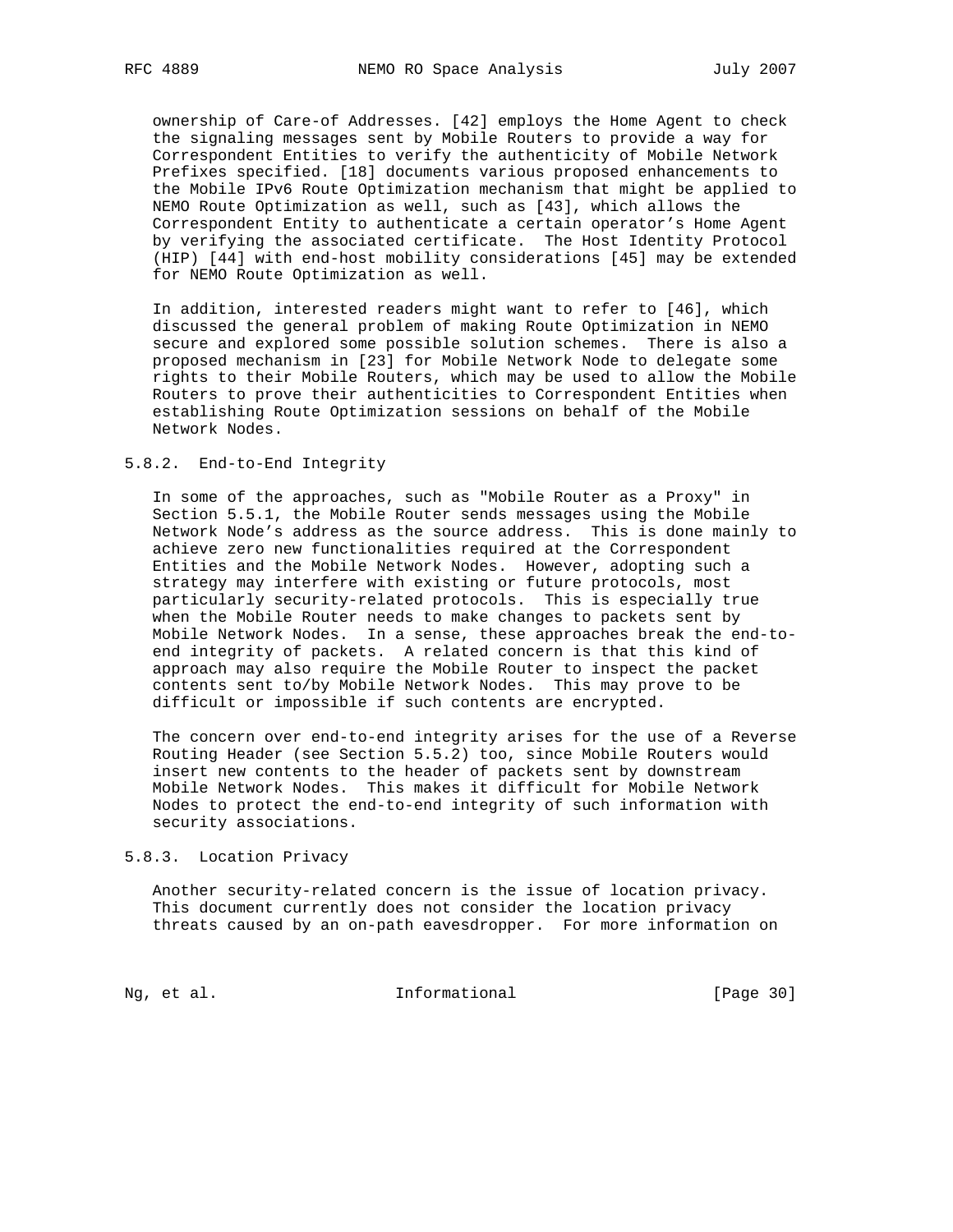that aspect, please refer to [18]. Instead, we consider the following three aspects to location privacy:

o Revelation of Location to Correspondent Entity

 Route optimization is achieved by creating a binding between the address of the Mobile Network Node and the current location of the Mobile Network. It is thus inevitable that the location of the Mobile Network Node be revealed to the Correspondent Entity. The concern may be alleviated if the Correspondent Entity is not the Correspondent Node, since this implies that the actual traffic end point (i.e., the Correspondent Node) would remain ignorant of the current location of the Mobile Network Node.

o Degree of Revelation

 With network mobility, the degree of location exposure varies, especially when one considers nested mobile networks. For instance, for approaches that bind the address of the Mobile Network Node to the location of the root Mobile Router (see Section 5.5.3), only the topmost point of attachment of the mobile network is revealed to the Correspondent Entity. For approaches such as those described in Section 5.5.1 and Section 5.5.2, more information (such as Mobile Network Prefixes and current locations of upstream Mobile Routers) is revealed. Techniques such as exposing only locally-scoped addresses of intermediate upstream mobile routers to Correspondent Entities may be used to reduce the degree of revelation.

o Control of the Revelation

 When Route Optimization is initiated by the Mobile Network Node itself, it is in control of whether or not to sacrifice location privacy for an optimized route. However, if it is the Mobile Router that initiates Route Optimization (e.g., "Binding Update with Mobile Network Prefix" and "Mobile Router as a Proxy" in Section 5.5.1), then control is taken away from the Mobile Network Node. An additional signaling mechanism between the Mobile Network Node and its Mobile Router can be used in this case to prevent the Mobile Router from attempting Route Optimization for a given traffic stream.

# 6. Conclusion

 The problem space of Route Optimization in the NEMO context is multifold and can be split into several work areas. It will be critical, though, that the solution to a given piece of the puzzle be compatible and integrated smoothly with others. With this in mind,

Ng, et al. 1. Informational 1. [Page 31]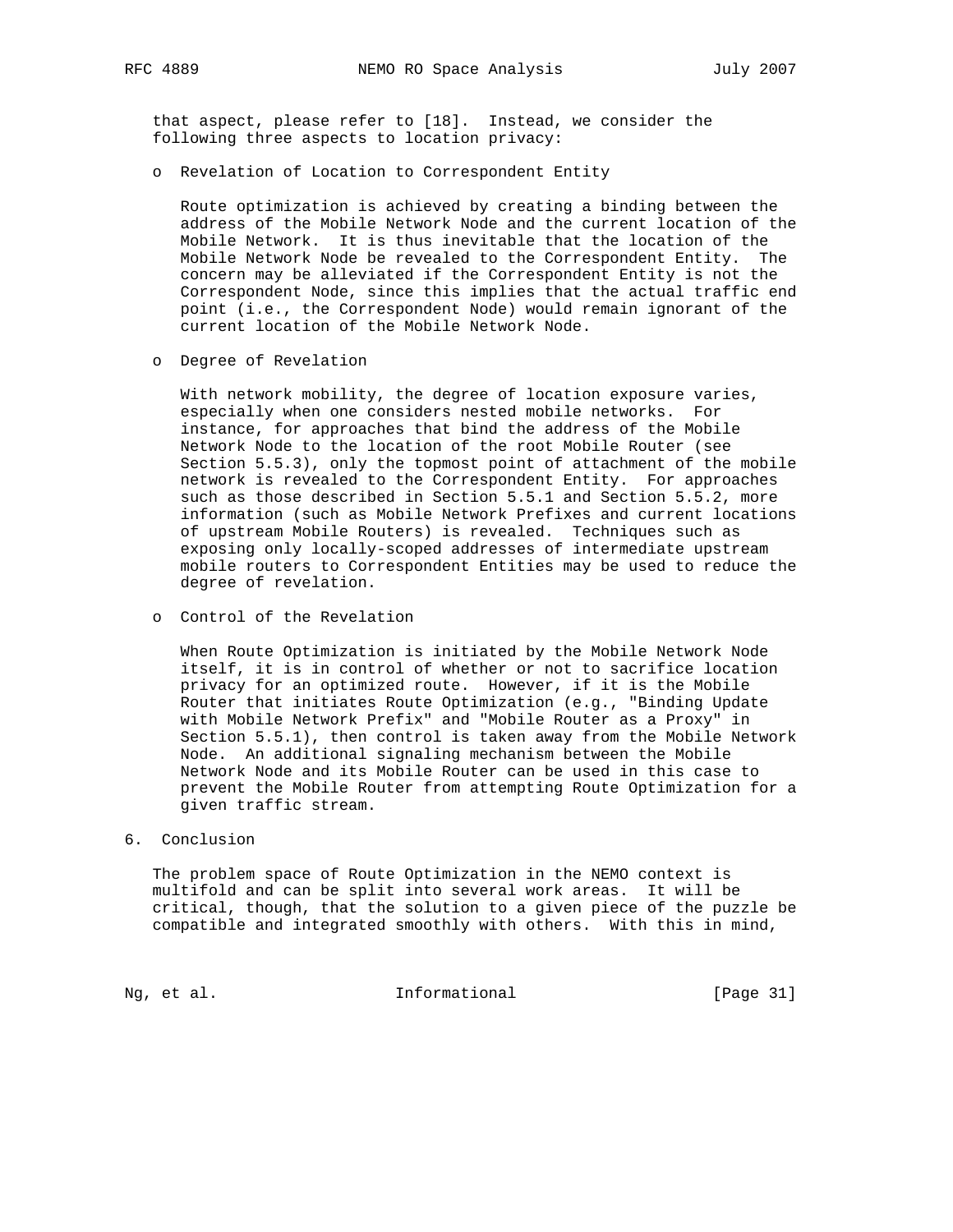this document attempts to present a detailed and in-depth analysis of the NEMO Route Optimization solution space by first describing the benefits a Route Optimization solution is expected to bring, then illustrating the different scenarios in which a Route Optimization solution applies, and next presenting some issues a Route Optimization solution might face. We have also asked ourselves some of the basic questions about a Route Optimization solution. By investigating different possible answers to these questions, we have explored different aspects to a Route Optimization solution. The intent of this work is to enhance our common understanding of the Route Optimization problem and solution space.

7. Security Considerations

 This is an informational document that analyzes the solution space of NEMO Route Optimization. Security considerations of different approaches are described in the relevant sections throughout this document. Particularly, please refer to Section 4.9 for a brief discussion of the security concern with respect to Route Optimization in general, and Section 5.8 for a more detailed analysis of the various Route Optimization approaches.

8. Acknowledgments

 The authors wish to thank the co-authors of previous versions from which this document is derived: Marco Molteni, Paik Eun-Kyoung, Hiroyuki Ohnishi, Felix Wu, and Souhwan Jung. In addition, sincere appreciation is also extended to Jari Arkko, Carlos Jesus Bernardos, Greg Daley, Thierry Ernst, T.J. Kniveton, Erik Nordmark, Alexandru Petrescu, Hesham Soliman, Ryuji Wakikawa, and Patrick Wetterwald for their various contributions.

9. References

#### 9.1. Normative References

- [1] Ng, C., Thubert, P., Watari, M., and F. Zhao, "Network Mobility Route Optimization Problem Statement", RFC 4888, July 2007.
- [2] Devarapalli, V., Wakikawa, R., Petrescu, A., and P. Thubert, "Network Mobility (NEMO) Basic Support Protocol", RFC 3963, January 2005.
- [3] Johnson, D., Perkins, C., and J. Arkko, "Mobility Support in IPv6", RFC 3775, June 2004.
- [4] Ernst, T., "Network Mobility Support Goals and Requirements", RFC 4886, July 2007.

Ng, et al. 11. Informational 11. [Page 32]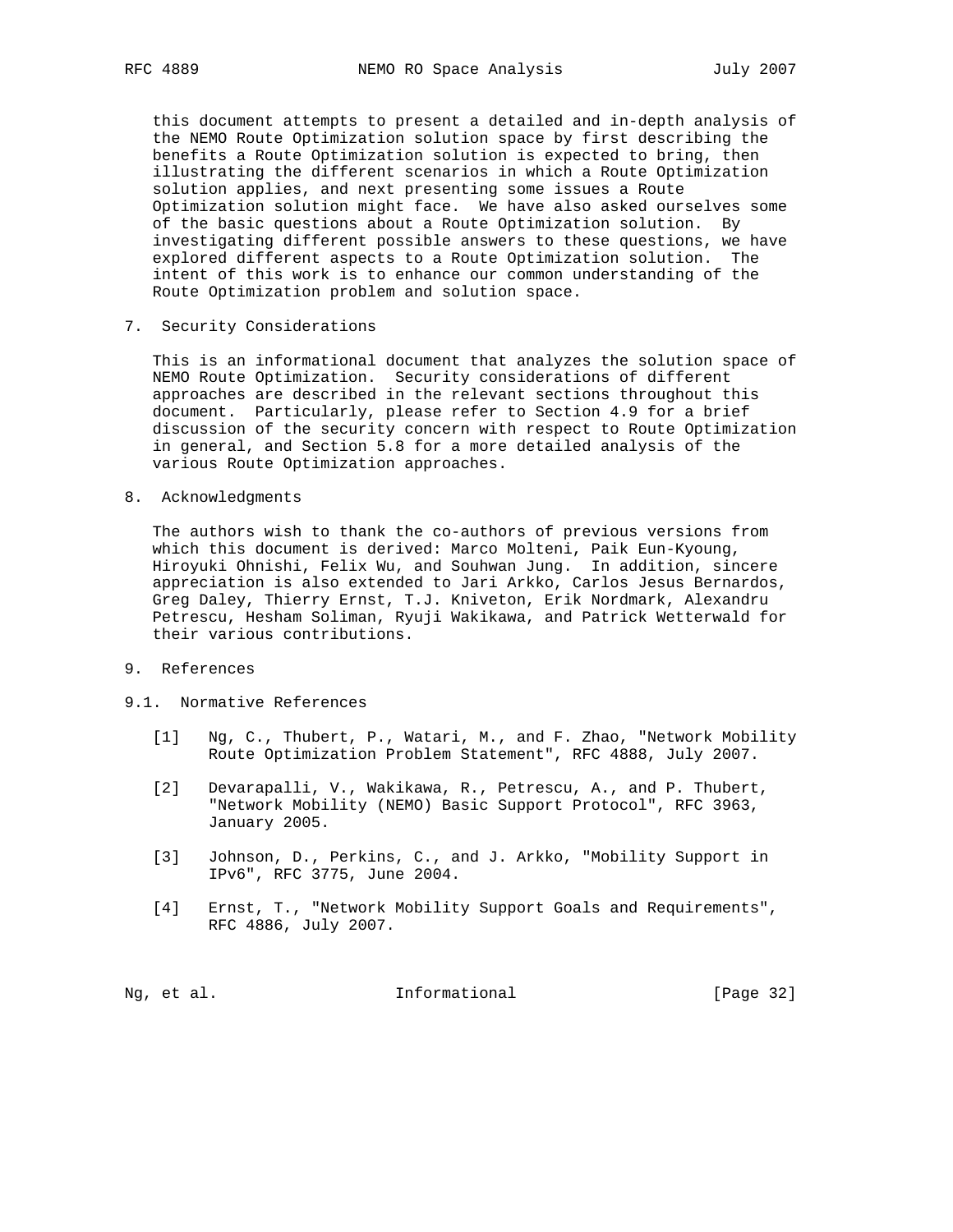- [5] Manner, J. and M. Kojo, "Mobility Related Terminology", RFC 3753, June 2004.
- [6] Ernst, T. and H-Y. Lach, "Network Mobility Support Terminology", RFC 4885, July 2007.

9.2. Informative References

- [7] Wakikawa, R., Koshiba, S., Uehara, K., and J. Murai, "ORC: Optimized Route Cache Management Protocol for Network Mobility", 10th International Conference on Telecommunications, vol 2, pp 1194-1200, February 2003.
- [8] Wakikawa, R. and M. Watari, "Optimized Route Cache Protocol (ORC)", Work in Progress, November 2004.
- [9] Na, J., Cho, S., Kim, C., Lee, S., Kang, H., and C. Koo, "Route Optimization Scheme based on Path Control Header", Work in Progress, April 2004.
- [10] Thubert, P. and M. Molteni, "IPv6 Reverse Routing Header and its application to Mobile Networks", Work in Progress, February 2007.
- [11] Ng, C. and T. Tanaka, "Securing Nested Tunnels Optimization with Access Router Option", Work in Progress, July 2004.
- [12] Na, J., Cho, S., Kim, C., Lee, S., Kang, H., and C. Koo, "Secure Nested Tunnels Optimization using Nested Path Information", Work in Progress, September 2003.
- [13] Soliman, H., Castelluccia, C., El Malki, K., and L. Bellier, "Hierarchical Mobile IPv6 Mobility Management (HMIPv6)", RFC 4140, August 2005.
- [14] Thubert, P., Wakikawa, R., and V. Devarapalli, "Global HA to HA protocol", Work in Progress, September 2006.
- [15] Troan, O. and R. Droms, "IPv6 Prefix Options for Dynamic Host Configuration Protocol (DHCP) version 6", RFC 3633, December 2003.
- [16] Baek, S., Yoo, J., Kwon, T., Paik, E., and M. Nam, "Routing Optimization in the same nested mobile network", Work in Progress, October 2005.
- [17] Koodli, R., "Fast Handovers for Mobile IPv6", RFC 4068, July 2005.

| Informational<br>Ng, et al. | [Page 33] |  |  |  |  |  |  |
|-----------------------------|-----------|--|--|--|--|--|--|
|-----------------------------|-----------|--|--|--|--|--|--|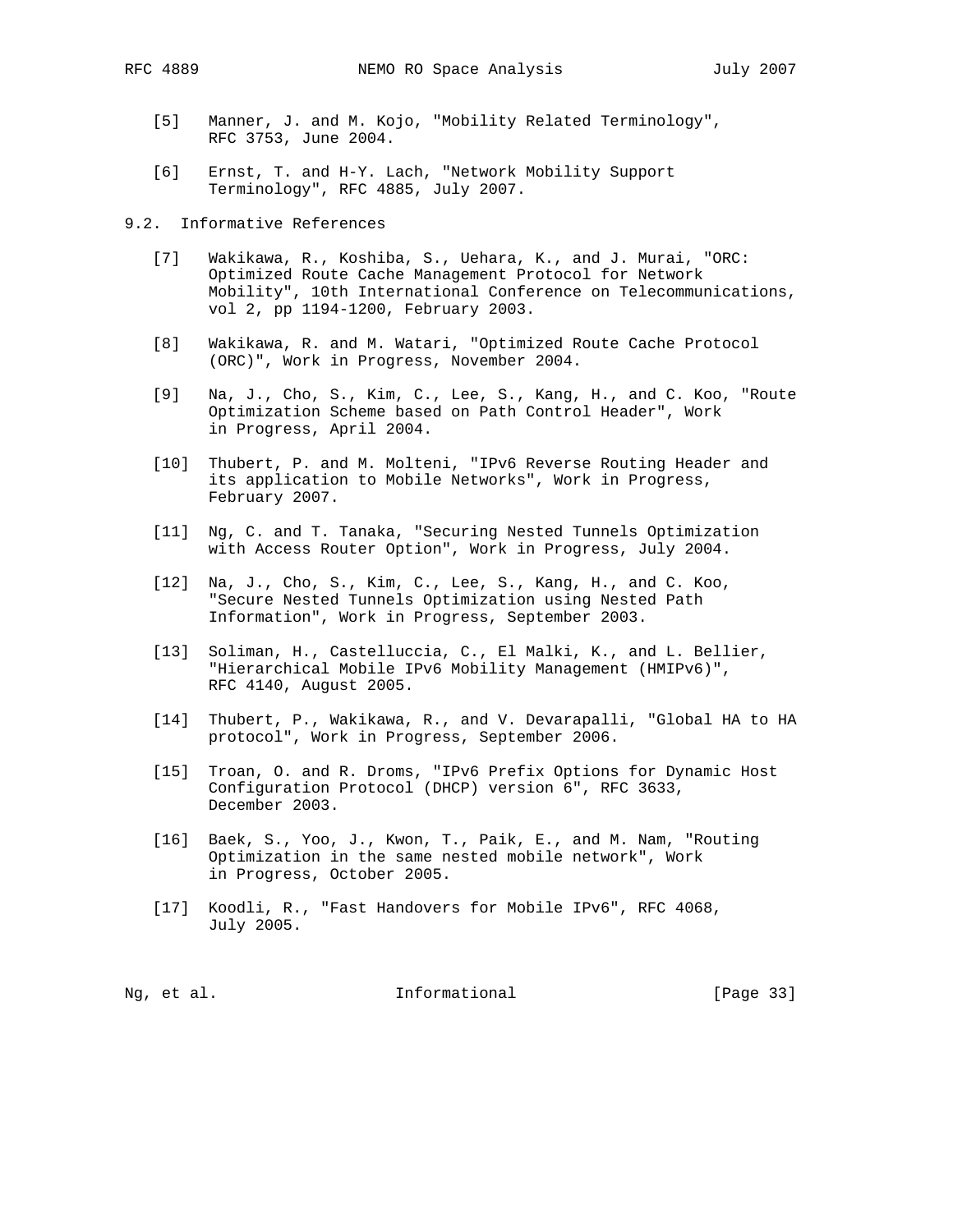- [18] Vogt, C. and J. Arkko, "A Taxonomy and Analysis of Enhancements to Mobile IPv6 Route Optimization", RFC 4651, February 2007.
- [19] Nikander, P., Arkko, J., Aura, T., Montenegro, G., and E. Nordmark, "Mobile IP Version 6 Route Optimization Security Design Background", RFC 4225, December 2005.
- [20] Bernardos, C., Bagnulo, M., and M. Calderon, "MIRON: MIPv6 Route Optimization for NEMO", 4th Workshop on Applications and Services in Wireless Network, Online: http://www.it.uc3m.es/cjbc/papers/miron\_aswn2004.pdf, August 2004.
- [21] Calderon, M., Bernardos, C., Bagnulo, M., Soto, I., and A. Oliva, "Design and Experimental Evaluation of a Route Optimisation Solution for NEMO", IEEE Journal on Selected Areas in Communications (J-SAC), vol 24, no 9, September 2006.
- [22] Bernardos, C., Bagnulo, M., Calderon, M., and I. Soto, "Mobile IPv6 Route Optimisation for Network Mobility (MIRON)", Work in Progress, July 2005.
- [23] Ylitalo, J., "Securing Route Optimization in NEMO", Workshop of 12th Network and Distributed System Security Syposuim, NDSS Workshop 2005, online: http://www.isoc.org/isoc/conferences/ ndss/05/workshop/ylitalo.pdf, February 2005.
- [24] Perera, E., Lee, K., Kim, H., and J. Park, "Extended Network Mobility Support", Work in Progress, July 2003.
- [25] Lee, K., Park, J., and H. Kim, "Route Optimization for Mobile Nodes in Mobile Network based on Prefix Delegation", 58th IEEE Vehicular Technology Conference, vol 3, pp 2035-2038, October 2003.
- [26] Lee, K., Jeong, J., Park, J., and H. Kim, "Route Optimization for Mobile Nodes in Mobile Network based on Prefix Delegation", Work in Progress, February 2004.
- [27] Jeong, J., Lee, K., Park, J., and H. Kim, "Route Optimization based on ND-Proxy for Mobile Nodes in IPv6 Mobile Network", 59th IEEE Vehicular Technology Conference, vol 5, pp 2461-2465, May 2004.
- [28] Jeong, J., Lee, K., Kim, H., and J. Park, "ND-Proxy based Route Optimization for Mobile Nodes in Mobile Network", Work in Progress, February 2004.

Ng, et al. 10. Informational 1. [Page 34]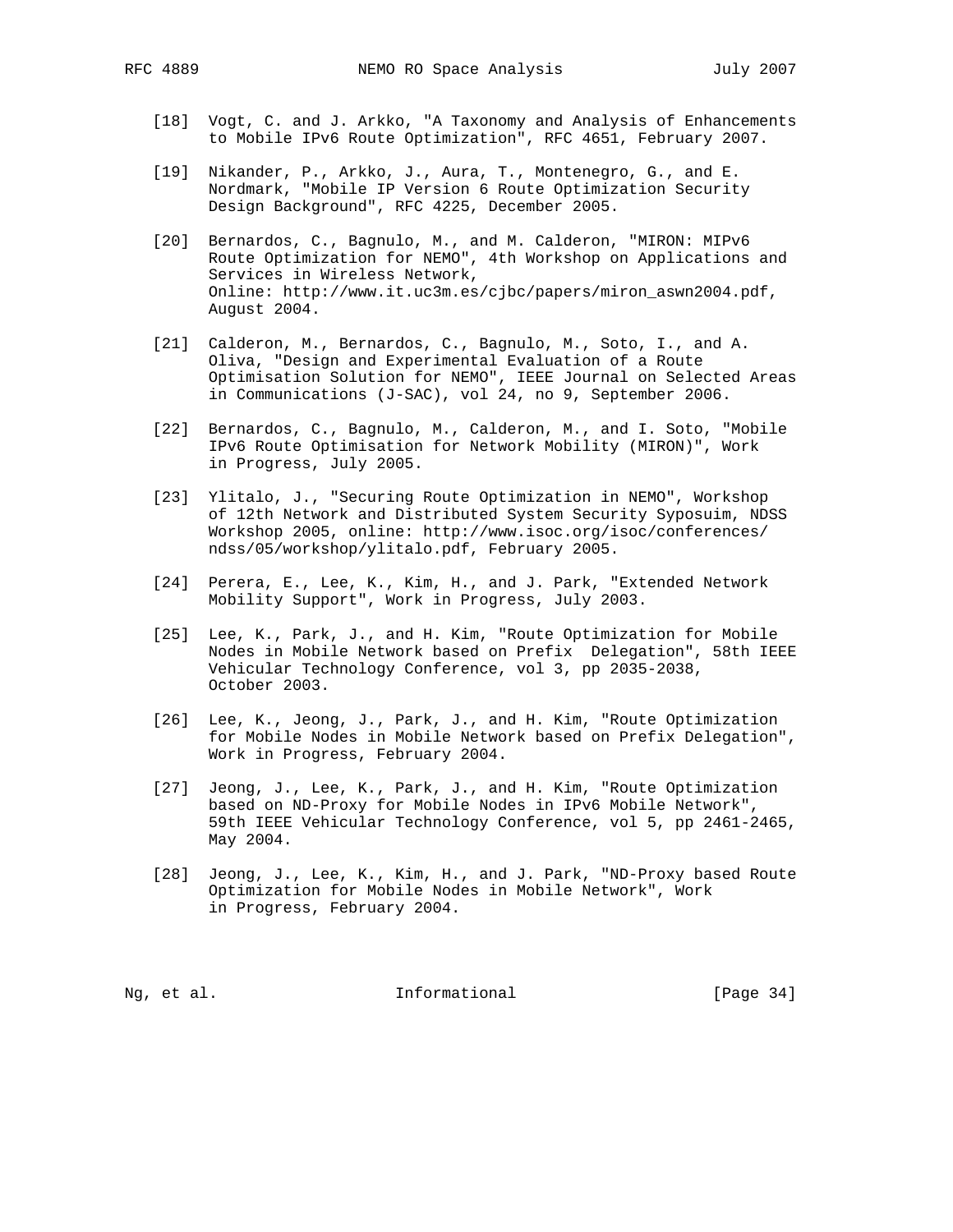- [29] Narten, T., Nordmark, E., and W. Simpson, "Neighbor Discovery for IP Version 6 (IPv6)", RFC 2461, December 1998.
- [30] Kang, H., Kim, K., Han, S., Lee, K., and J. Park, "Route Optimization for Mobile Network by Using Bi-directional Between Home Agent and Top Level Mobile Router", Work in Progress, June 2003.
- [31] Lee, D., Lim, K., and M. Kim, "Hierarchical FRoute Optimization for Nested Mobile Network", 18th Int'l Conf on Advance Information Networking and Applications, vol 1, pp 225-229, 2004.
- [32] Takagi, Y., Ohnishi, H., Sakitani, K., Baba, K., and S. Shimojo, "Route Optimization Methods for Network Mobility with Mobile IPv6", IEICE Trans. on Comms, vol E87-B, no 3, pp 480- 489, March 2004.
- [33] Ohnishi, H., Sakitani, K., and Y. Takagi, "HMIP based Route optimization method in a mobile network", Work in Progress, October 2003.
- [34] Lee, C., Zheng, J., and C. HUang, "SIP-based Network Mobility (SIP-NEMO) Route Optimization (RO)", Work in Progress, October 2006.
- [35] Conta, A. and S. Deering, "Generic Packet Tunneling in IPv6 Specification", RFC 2473, December 1998.
- [36] Bormann, C., Burmeister, C., Degermark, M., Fukushima, H., Hannu, H., Jonsson, L-E., Hakenberg, R., Koren, T., Le, K., Liu, Z., Martensson, A., Miyazaki, A., Svanbro, K., Wiebke, T., Yoshimura, T., and H. Zheng, "RObust Header Compression (ROHC): Framework and four profiles: RTP, UDP, ESP, and uncompressed", RFC 3095, July 2001.
- [37] Jonsson, L-E., "RObust Header Compression (ROHC): Terminology and Channel Mapping Examples", RFC 3759, April 2004.
- [38] Minaburo, A., Paik, E., Toutain, L., and J. Bonnin, "ROHC (Robust Header Compression) in NEMO network", Work in Progress, July 2005.
- [39] Ng, C. and J. Hirano, "Extending Return Routability Procedure for Network Prefix (RRNP)", Work in Progress, October 2004.
- [40] Arkko, J., Kempf, J., Zill, B., and P. Nikander, "SEcure Neighbor Discovery (SEND)", RFC 3971, March 2005.

| Ng, et al. |  |  | Informational | [Page 35] |  |
|------------|--|--|---------------|-----------|--|
|------------|--|--|---------------|-----------|--|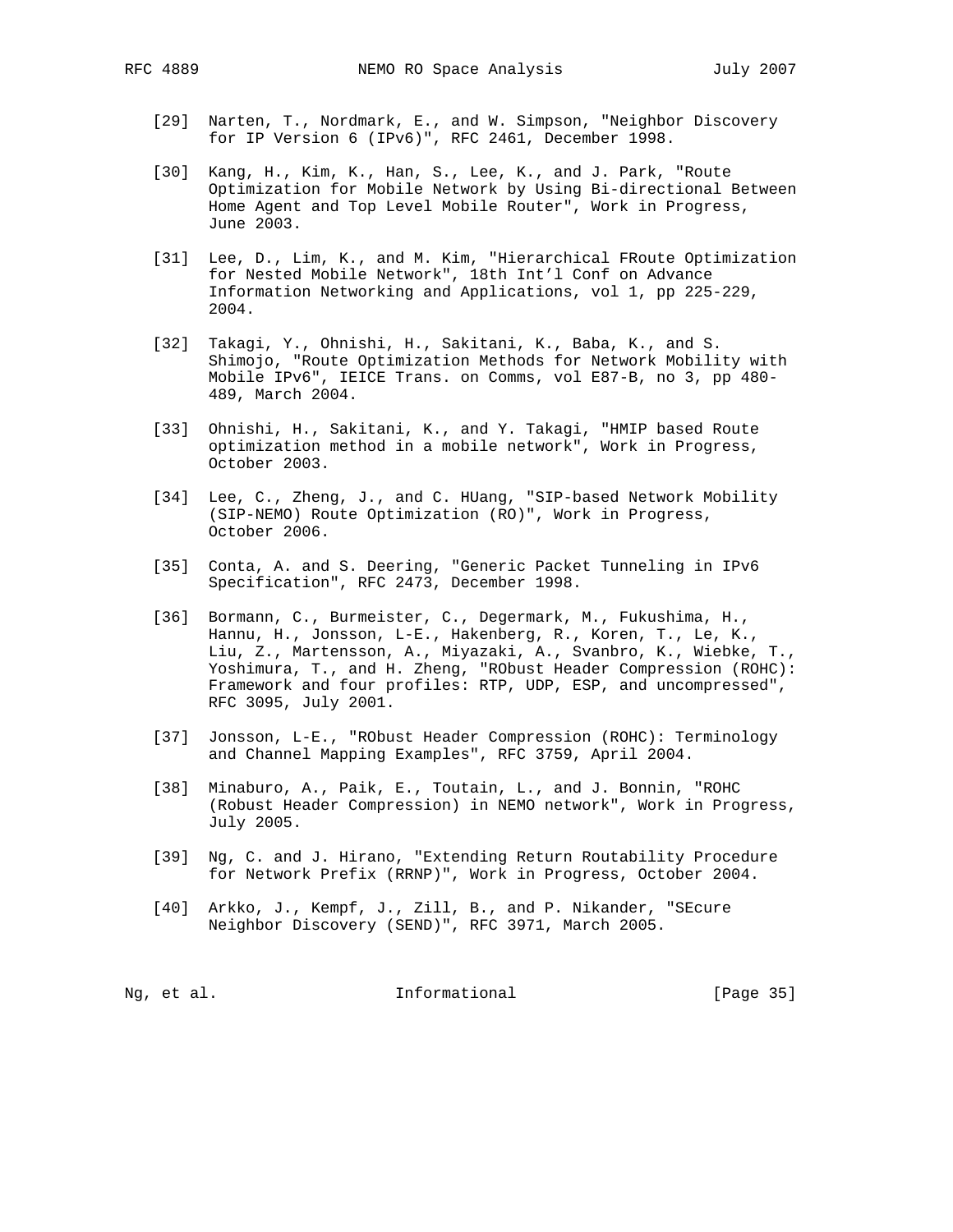- [41] Aura, T., "Cryptographically Generated Addresses (CGA)", RFC 3972, March 2005.
- [42] Zhao, F., Wu, F., and S. Jung, "Extensions to Return Routability Test in MIP6", Work in Progress, February 2005.
- [43] Bao, F., Deng, R., Qiu, Y., and J. Zhou, "Certificate-based Binding Update Protocol (CBU)", Work in Progress, March 2005.
- [44] Moskowitz, R., Nikander, P., Jokela, P., and T. Henderson, "Host Identity Protocol", Work in Progress, April 2007.
- [45] Henderson, T., "End-Host Mobility and Multihoming with the Host Identity Protocol", Work in Progress, March 2007.
- [46] Calderon, M., Bernardos, C., Bagnulo, M., and I. Soto, "Securing Route Optimization in NEMO", Third International Symposium on Modeling and Optimization in Mobile, Ad Hoc, and Wireless Networks, WIOPT 2005, pages 248-254, April 2005.

Ng, et al. 11. Informational 11. [Page 36]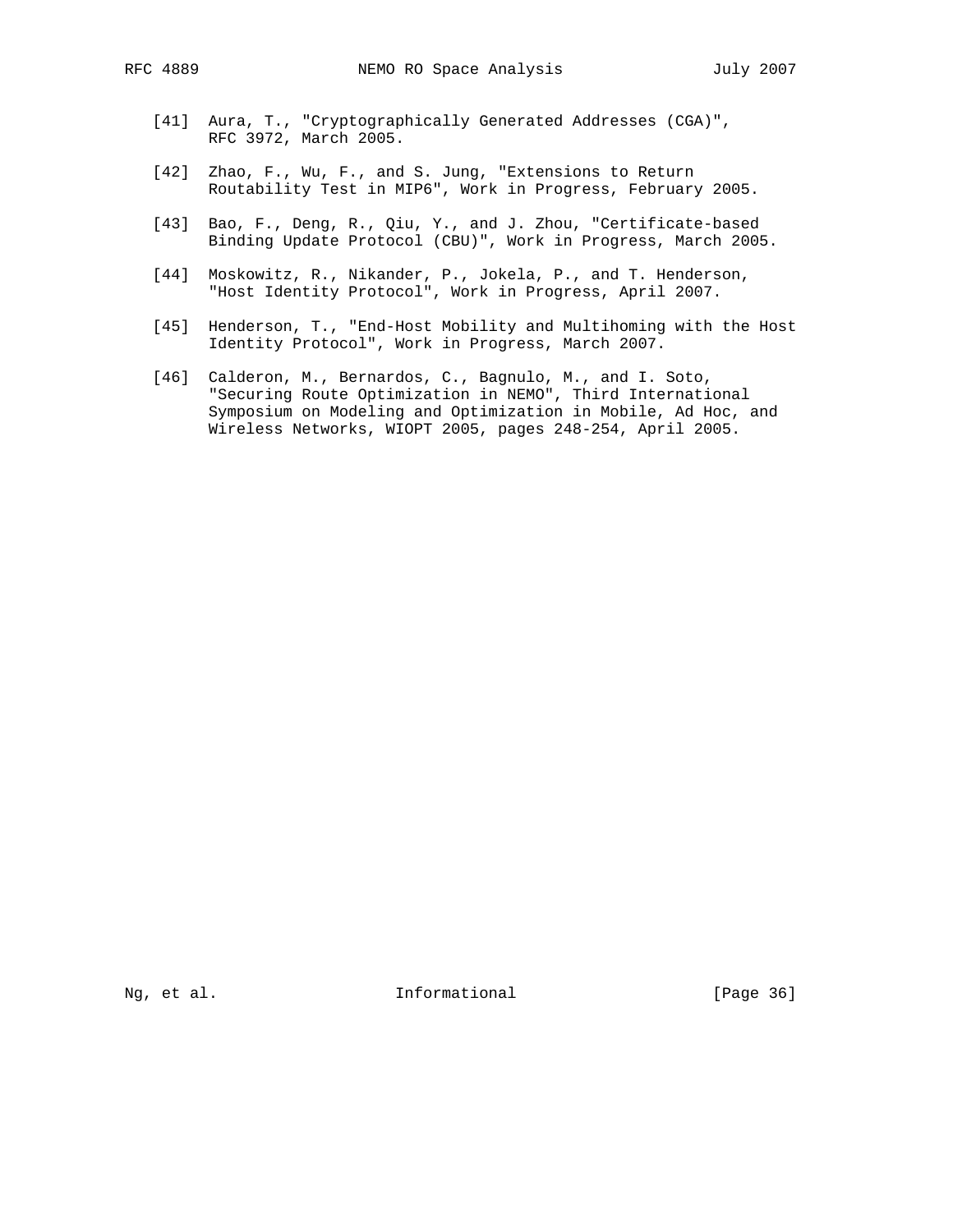Authors' Addresses Chan-Wah Ng Panasonic Singapore Laboratories Pte Ltd Blk 1022 Tai Seng Ave #06-3530 Tai Seng Industrial Estate, Singapore 534415 SG Phone: +65 65505420 EMail: chanwah.ng@sg.panasonic.com Fan Zhao University of California Davis One Shields Avenue Davis, CA 95616 US Phone: +1 530 752 3128 EMail: fanzhao@ucdavis.edu Masafumi Watari KDDI R&D Laboratories Inc. 2-1-15 Ohara Fujimino, Saitama 356-8502 JAPAN EMail: watari@kddilabs.jp Pascal Thubert Cisco Systems Village d'Entreprises Green Side 400, Avenue de Roumanille Batiment T3, Biot - Sophia Antipolis 06410 FRANCE EMail: pthubert@cisco.com

Ng, et al. 11. Informational 11. [Page 37]